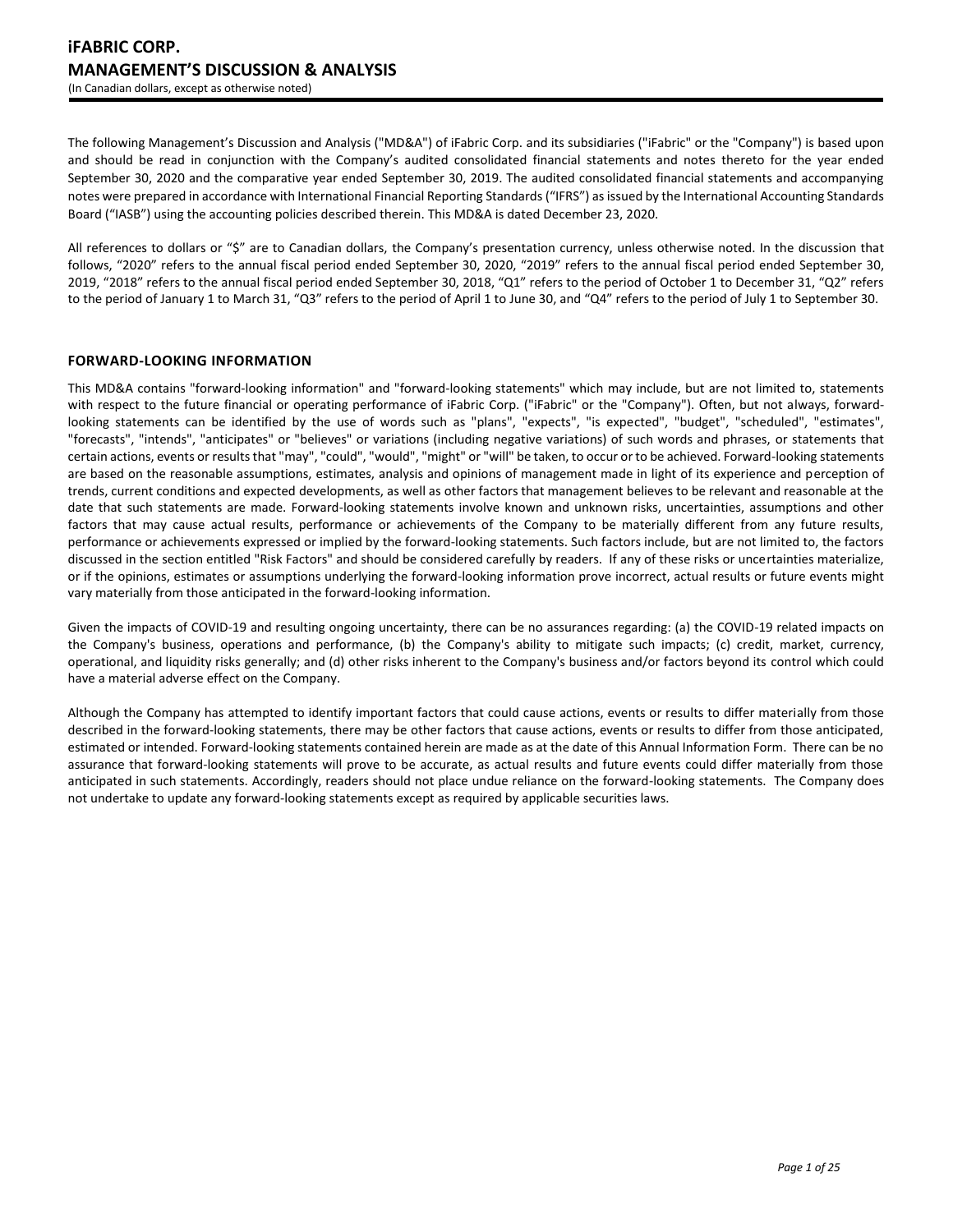# **BUSINESS OVERVIEW**

### **General**

iFabric is a Canadian public company, incorporated under the Alberta Business Corporations Act and is domiciled in Canada. The Company is listed on the Toronto Stock Exchange ("TSX") under the trading symbol "IFA". The head office is located at 525 Denison Street, Unit 1, Markham, Ontario, Canada.

The Company's business activities are divided into three reportable operating segments, which offer different products and services, and are managed separately because they require different marketing strategies and resource allocations. The following summarizes the operations of each segment:

- Intimate Apparel: Includes the design and distribution of women's intimate apparel and accessories.
- Intelligent Fabrics: Includes the development and distribution of innovative products and treatments that are suitable for application to textiles, plastics, liquids, and hard surfaces as well as finished performance apparel which integrate one or more such treatments. These products are designed to provide added benefits to the user.
- Other: Includes leasing of property to group companies, related parties and third parties.

### **NATURE OF OPERATIONS**

#### **Intimate Apparel**

The Intimate Apparel division currently operates under the trade name Coconut Grove Intimates. Its business comprises the design, purchasing, and distribution of intimate apparel and, in particular, a range of specialty bras including the division's patented reversible bra, patented bandeaux bra and patented breast lift product. The division also distributes a range of apparel accessories.

The division utilizes contract warehouse facilities located in Los Angeles, California which services its key U.S. market and Company-owned premises located in Markham, Ontario house the bulk of the division's workforce which comprises, management, designers, administrative, product sourcing and logistical staff. The Markham premises also includes warehouse space which serves as the distribution center for the Canadian and European markets. All product design is handled by the Markham design team and, currently over 95% of the division's inventory production is outsourced to factories in China.

In the past several years, the Company has positioned the division's product strategy by way of leveraging a key license agreement in order to sell products under various Maidenform® brands. The Maidenform® brand was founded in 1922 and during its 98-year history has grown to become one of the most recognizable and respected brands in the intimate apparel industry. In addition, the division develops and supplies products for sale under the private label brands of certain major retailers as well as the Company's own brand. Products are sold internationally to the division's customer base, which includes a number of major retailers as well as specialty boutiques.

### **Intelligent Fabrics**

The Intelligent Fabrics Division currently enjoys exclusive worldwide distribution rights in respect of a number of proprietary chemical formulations that can be applied to textiles in order to kill bacteria and viruses, repel insects, absorb odours, repel and wick moisture, block ultraviolet light, promote joint and muscle recovery and, help encourage a healthy skin environment, amongst others. The Intelligent Fabrics Division operates under the name Intelligent Fabric Technologies (North America) Inc. ("IFTNA").

The business of the Intelligent Fabrics Division includes the development, testing and distribution of chemicals suitable for application to textiles as well as finished performance apparel which integrate one or more chemical enhancements, in order to achieve the performance characteristics demanded by the customer. The current focus is on technologies that improve the safety and well-being of the wearer. The division's current product offerings include Protx2® (anti-microbial and anti-viral formulations) Enguard® (insect repellant technology), Dreamskin® (skin polymer), UVtx (ultraviolet light blocker), FreshTx (odour-absorbing technology), RepelTX (durable water repellant), Omega+ (joint and muscle recovery), TempTx (thermal regulator), Appolo (body odour neutralizer) and DryTx (moisture-wicking technology). The Company anticipates that several new products will be added to its pipeline in the future.

The Division has two key supply centers in Asia (namely China and Taiwan) which service the Asian market. This market represents the main production region for manufactured textiles supplied to North America and internationally and is the Company's main market area for the distribution of intelligent textile technologies. Technical support specialists in Asia provide guidance and support to customers regarding the integration of the Company's chemical formulations in their products. The Division also leverages the Company's textile expertise in order to supply finished products or fabrics treated with one or more of the Division's market leading formulations. All chemical formulations, as well as performance apparel, is produced or manufactured at various facilities in Asia.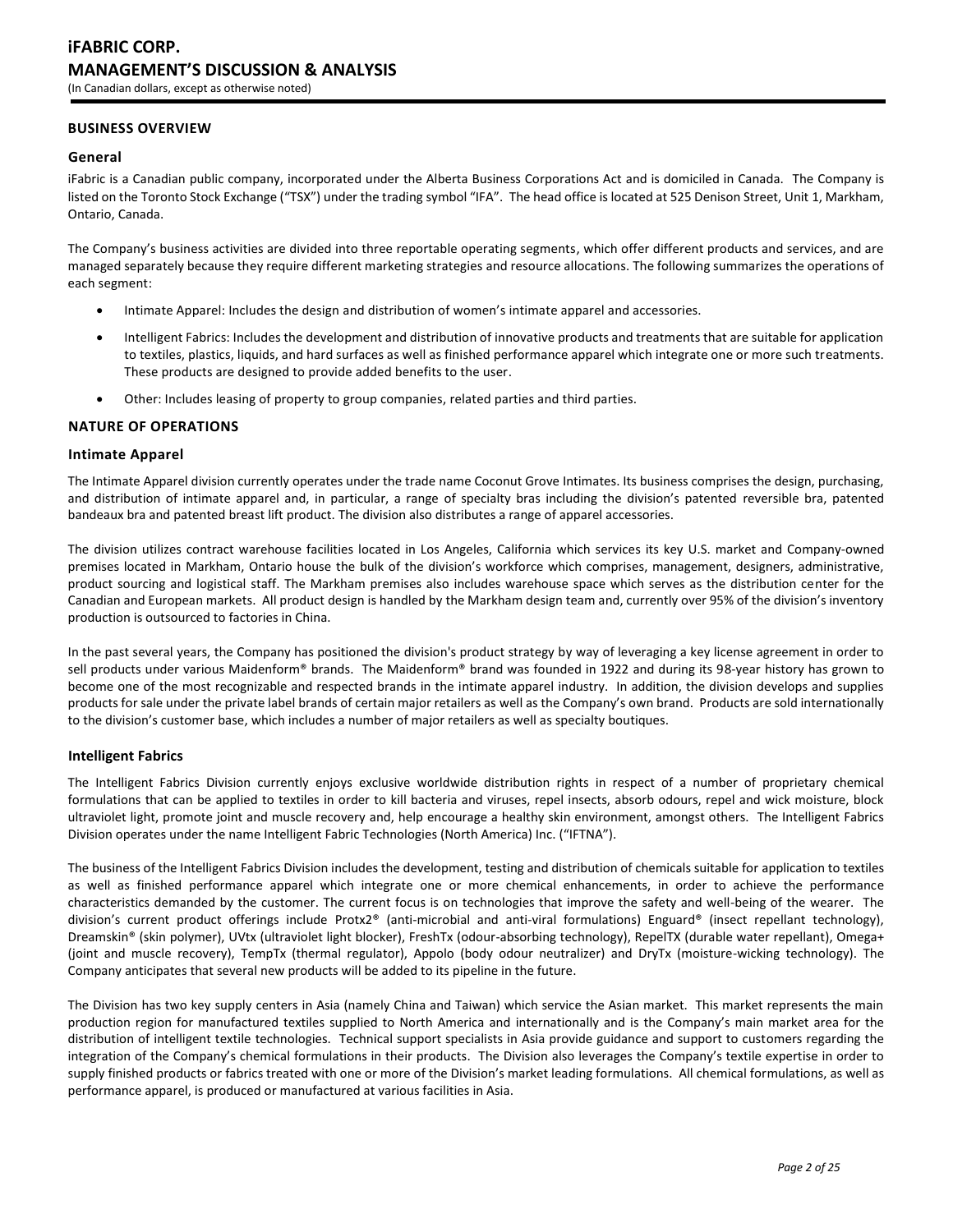The following describes the functionality of the division's current product portfolio:

### *Protx2***®** *Anti-Microbial and Anti-Viral Technologies*

Protx2*®* represents IFTNA's flagship technology.

Protx2*®* formulations impart anti-microbial and/or anti-viral powers to fibers, plastic, paint and paper treated with these formulations. Numerous laboratory tests have shown that treated products inhibit the growth of a wide variety of infectious agents associated with healthcare and community infections, and by their application may assist in preventing the spread of such infections.

The Company is currently targeting three key markets with regard to the distribution of Protx2® chemicals or treated finished products:

### 1) Sports apparel, outerwear and footwear

There is an increasing trend amongst major sports apparel, outerwear and footwear manufacturers to offer technologically-enhanced products. With the ability of Protx2® to combat odor causing bacteria, the Company is able to provide manufacturers with the ability to produce apparel and footwear that stays fresher longer without the need for repeated washing or cleaning. Innovative application methodology developed by the Company over a number of years allows for Protx2® to be integrated into almost any fabric as well as all the components of footwear including foam, rubber, and plastics. With its current Environmental Protection Agency ("EPA") and European regulatory registrations, the Company can distribute Protx2® for use in all sportswear and footwear for distribution in the U.S. and Canadian markets as well as most other international markets.

### 2) Medical

Protx2® is suitable for application to many areas of a hospital environment, including, scrubs, bedding, curtaining, carpeting, walls (paint), air filters, and plastic components, amongst others.

The Protx2® range of products is dedicated to combating healthcare acquired bacterial infections ("HAI's"), including MRSA, Clostridium Difficile, VRE, Klebsiella Pneumonia, and by their application may greatly assist in reducing such infections. In addition, Protx2® is also laboratory proven to be a strong antiviral agent effective against, the SARS-CoV-2 virus (which causes the COVID-19 disease), the Human Corona Virus (229E), Norovirus and H1N1.

In order to enter the medical market in the United States in respect of Protx2® treated products, the Company is in the process of securing a second and higher level of EPA registrations, termed public health claims, that will allow it to make applicable claims in connection with the efficacy of Protx2® treated fabrics, against both bacteria and viruses ("kill claims"). The final submissions to the EPA have been made as at the date of this MD&A and approvals are currently pending. IFTNA has also filed utility patent applications in both the United States and Canada in respect of the Company's antiviral treatment of textiles (ProTX2 AV) and its stand-alone laundry additive (AVguard).

### 3) Community protection

The current COVID-19 pandemic has underscored the need for individuals to protect themselves when entering closed environments such as aircraft, shopping malls, hotels, and even ones residence, as well as close proximity environments such as sports arenas, movie houses etc. With future pandemics being predicted by experts, the supply of equipment, apparel, washes and sanitizers, that can deactivate infectious bacteria and viruses, is set to become one of the fastest growing market segments. With its Protx2® technologies, iFabric is well positioned to capitalize on the opportunity to supply its chemical treatments, finished personal protection equipment and apparel and, a laundry additive that can be utilized during a normal household laundry cycle.

### *Dreamskin***®**

Fabrics treated with the Dreamskin® polymer are designed to encourage a healthy skin environment because of its ability to control both moisture and friction. Dreamskin® is effective during both summer and winter months as both high and low moisture environments are known causes of discomfort and irritation. In particular, athletic apparel has two key areas that can cause skin irritation, namely friction and excessive moisture. Dreamskin® targets both of these to help prevent irritation during sporting activities. Dreamskin®does not require regulatory approvals and is commercially available for sale.

### *Enguard***®** *Insect Repellent Fabric*

Applying Enguard® to fabrics results in a highly effective and durable insect repellent. A major strength of Enguard® is that it is safe for children. Testing carried out by the London School of Hygiene and Tropical Medicine show Enguard® to have repelling power comparable to highconcentration DEET and significantly greater than any other natural insect repellents.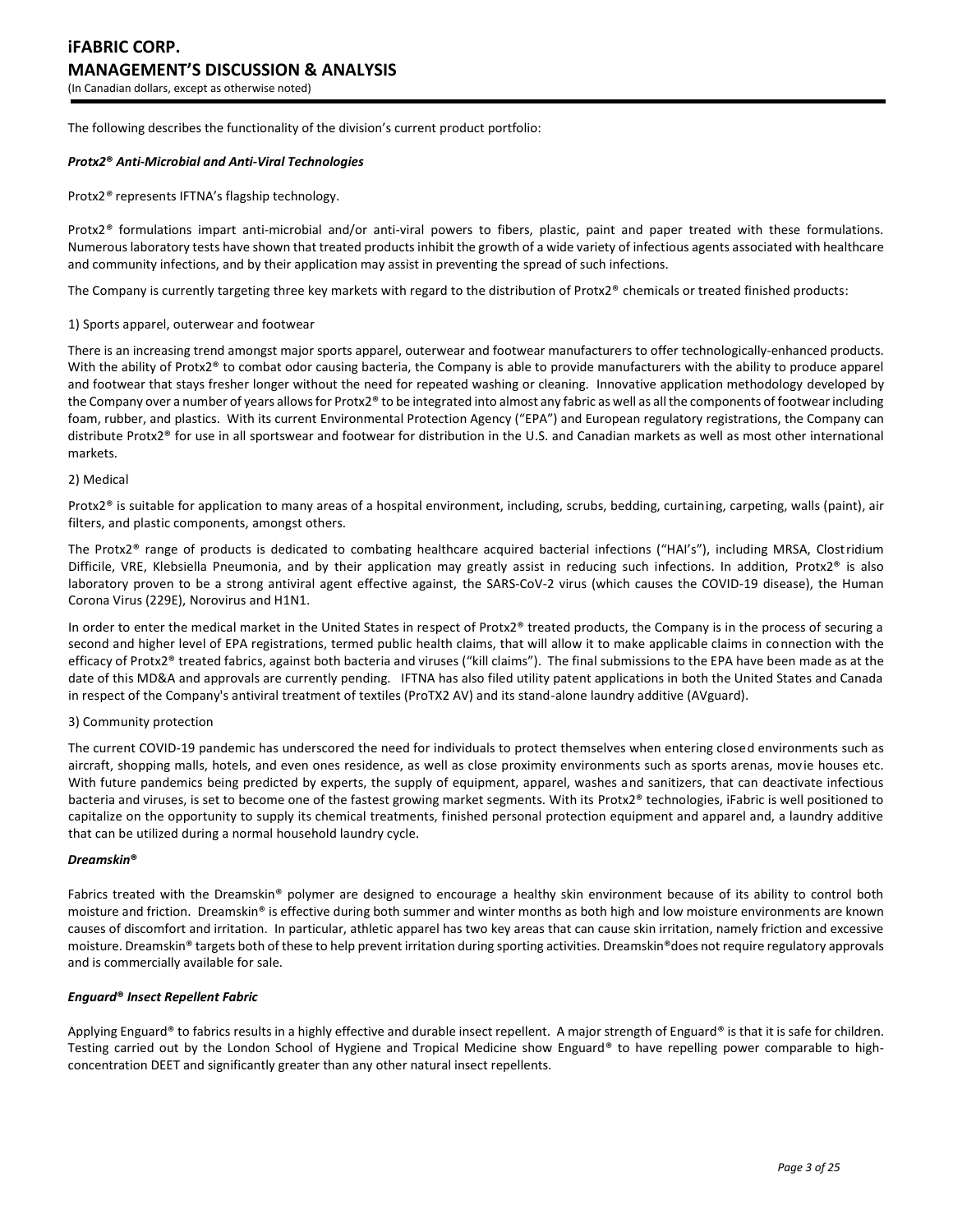Enguard® requires regulatory approvals in order distribute Enguard® treated products in the United States and Canada. The Company intends pursuing regulatory approvals for Enguard® with the EPA after the receipt of the Protx2® approvals.

# **UVtx™**

Textiles infused with UVtx™ provides apparel with a built in ultraviolet ("UV") light blocker. The UVtx™ formulation contains both UV reflecting and UV absorption elements, giving apparel treated with UVtx™ the ultraviolet protection factor ("UPF") strength of up to UPF 60. This allows the wearer of UVtx™ treated apparel to enjoy permanent sun protection without the need to apply sprays or lotions to the area covered by the garment. Testing has shown that UVtx™ treated textiles never lose efficacy. UVtx™ does not require regulatory approvals and is commercially available for sale.

### **FreshTx™**

FreshTx™ is a state of the art odour-absorbing technology, which is easily infused into textile products. FreshTx™ offers permanent protection against odours without the need to use sprays or perfumes. FreshTx™ uses naturally-occurring elements for effective results that are non-toxic and safe. Extremely durable, once applied, the properties of FreshTx™ are renewed with each wash, and is effective even when wet. FreshTx™ does not require regulatory approvals and is commercially available for sale.

#### **Apollo**

Apollo is the ultimate treatment for combating odour. With the use of antimicrobial + neutralization combined it not only smells fresher but also combats odour causing bacteria in order to extend textile life. Appolo does not require regulatory approvals and is commercially available for sale.

#### **TempTX**

TempTX is offered in two variants:

#### **Cool**

TempTX COOL utilizes unique chemical composites in order to decrease skin surface temperature, allowing for maximum performance in the hottest conditions.

#### **Thermo**

TempTX THERMO uses an innovative thermo-conductive inner coating to absorb and retain body heat.

TempTX does not require regulatory approvals and is commercially available for sale.

### **RECENT DEVELOPMENTS**

### **1. Impact of the COVID-19 Pandemic**

During 2020, the spread of the Coronavirus (COVID-19) had significant positive and negative impacts on the Company's operations.

The Intimate Apparel Division was severely impacted by the pandemic, particularly during the second and third quarters of 2020, as a result of the closure of most retails stores during this period and the limitation placed by Amazon on only shipping essential goods, which resulted in product replenishment for the division being turned off by Amazon. As a consequence, revenues for the division decreased by approximately 44% in 2020. However, the loss in gross margin from lower revenues was substantially offset by an improved gross margin %, the receipt of government assistance as well as cost savings on travel, royalties, commissions and other variable costs.

By contrast the Intelligent Fabrics Division has seen major benefits to its operations as a result of the pandemic. Successful testing of the ability of Protx2® to deactivate the COVID-19 causing virus, completed in May 2020, has resulted in a substantial increase in demand for the division's products. The subsequent period saw the first shipments of protective personal equipment (PPE) for the US market as well as high demand for the division's chemical formulations. This also resulted in new distribution agreements being signed for Korea and Africa. As a consequence, revenues for this division increased by approximately 84% in 2020. In addition, new performance apparel programs have been confirmed as a result of the division's reliability in shipping to customers during the pandemic, where others have failed.

For the group as a whole, revenues increased by approximately 10% despite the pandemic. In response to these events, the Company has developed a number of comprehensive and evolving operational and risk management strategies to support the business for a future rebound in sales, particularly in its Intelligent Fabrics division. The management of iFabric is of the opinion that it has made adequate provision in the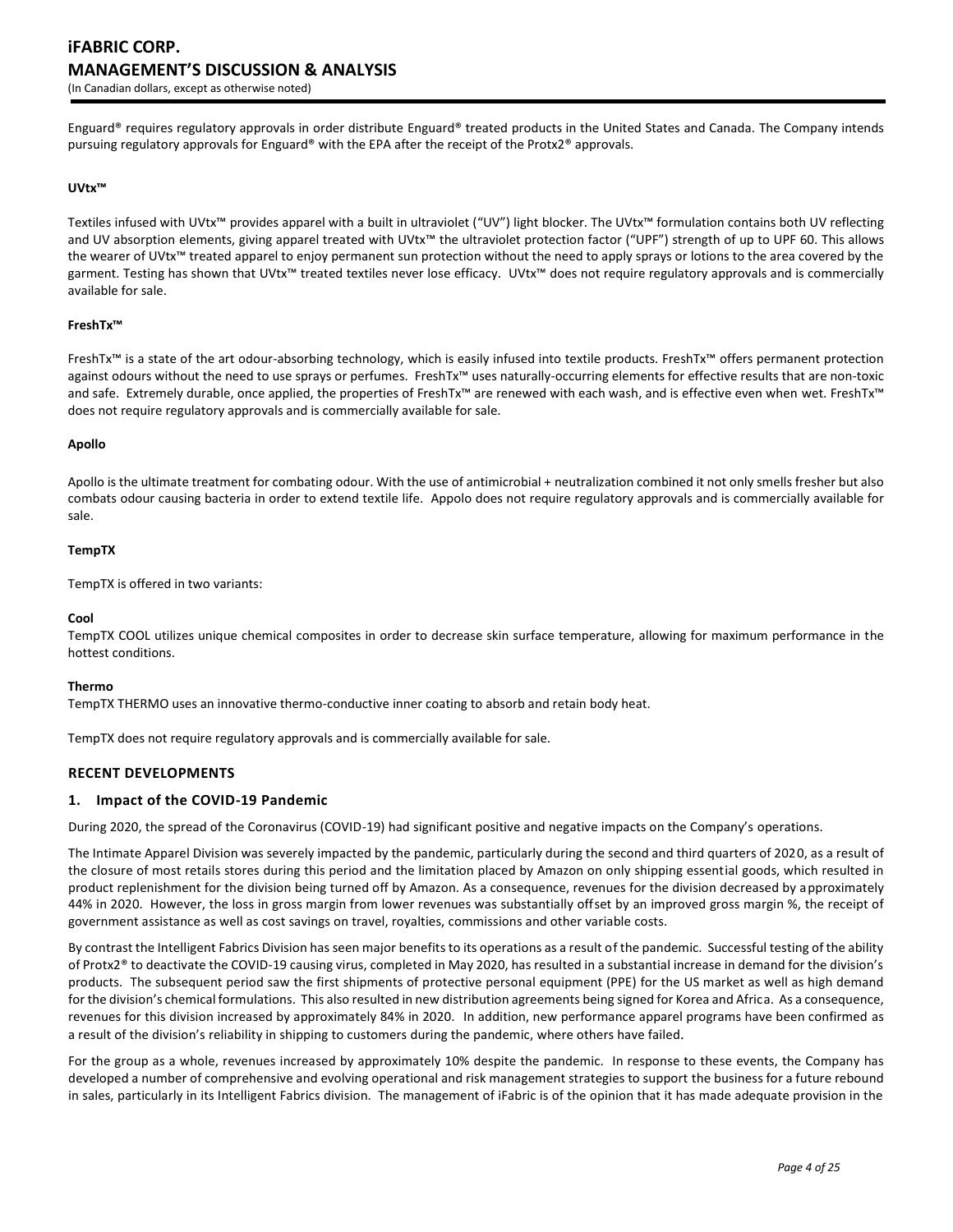Financial Statements for the year ended September 30, 2020, for all potential impairment to the Company's assets as a result of the COVID-19 pandemic. These adjustments did not have a material effect on the financial position of iFabric as at September 30, 2020. Full details of the effect of the COVID-19 pandemic on revenue and earnings is discussed under the headings "Three Year Overview and Fiscal 2020 Results Compared to Fiscal 2019 Results" below.

# **2. Successful testing of the efficacy of PROTX2 against the COVID-19 causing virus**

By press release on May 11, 2020, iFabric advised that efficacy testing of Protx2® treated fabric against the SARS-CoV-2 virus, which causes the COVID-19 disease, was carried out by an internationally recognized, independent laboratory to establish its ability to inactivate the virus at time points of 10 minutes, 1 hour, 6 hours, and 24 hours. The laboratory reported that the treated fabrics demonstrated a greater than 99.9% reduction in active viral loads on the tested fabrics at each of the four time points. This represents a more than 1,000-fold reduction in active viral load when compared to untreated fabric.

On June 23, 2020 the Company announced the results of its efficacy testing of PROTX2 treated fabrics in inactivating an additional Human Coronavirus (229E). This testing was carried out by an internationally recognized, independent laboratory in the United States, to establish its ability to inactivate the virus at time points of 10 minutes and 1 hour. The Laboratory reported that the treated fabrics demonstrated a greater than 99.9% reduction in active viral loads on the tested fabrics at each of the two time points. This supplements prior testing to establish the efficacy of Protx2® treated fabrics against the SARS-CoV-2 Human Coronavirus, which causes the COVID-19 disease as well as Norovirus and H1N1 and, suggests that Protx2® has wide spectrum efficacy against common viruses.

The inclusion of this technology in products like PPE will provide a much-needed additional level of protection for current front-line workers. In addition, the Company foresees many other applications, not only in the medical market, but in everyday apparel for consumer protection. The ability to sell Protx2® treated products in the United States and Canada with public health claims, is conditional upon obtaining regulatory approvals from the Environmental Protection Agency ("EPA") in the United States and Health Canada. As at the date of this MD&A, applications to both regulatory bodies were in process and under review. However, certain customers have already commenced purchasing the antiviral variant of Protx2® for non-medical uses, based purely on the Company's, as well as their own test results.

# **3. Signing of New License and Distribution Agreements**

On June 15, 2020 the Company announced the signing of an exclusive distribution agreement with Okyung International Co., Ltd ("Okyung'') in respect of its PROTX2 anti-microbial and anti-viral technologies, covering the territory of the Republic of South Korea. The agreement is for an initial term of three-years and provides Okyung with the exclusive right to distribute PROTX2 treated products throughout South Korea, including Face Masks, Gloves, Personal Protective Equipment, Medical Wear, Surgical Aprons, Medical Dressings, Military Uniforms, Athletic Wear, Bedding and Linens. Headquartered in Daegu, South Korea Okyung International specializes in the development and production of antibacterial, antiviral fabrics, with a primary focus on PPE government and military uniforms.

On July 22, 2020, IFTNA executed a license agreement with Shanghai Zhanhe Industrial Co., Ltd. (the "Licensor"), which provides IFTNA (the "Licensee"), with a perpetual, irrevocable, royalty-free, fully-paid, exclusive, worldwide license in respect to IFTNA's proprietary technologies, with no duty to account, to the Intellectual Property for unrestricted use for any purpose, either individually or in combination and both separately and as integrated into other capabilities, including without limitation the right to sublicense or otherwise authorize, implicitly or explicitly, third parties to exercise any or all such rights. As part of the exclusivity rights contained therein the Licensor confirmed that it shall not make any of the Intellectual Property or the formulations comprised therein available to any person or entity other than the Licensee without the express written consent of the Licensee. This agreement replaces a prior agreement dated December 6, 2013 and, serves to cover additional technologies developed since the initial agreement, in addition to those previously covered.

On September 17, 2020 the Company announced the signing of an agreement with Beverly Hills Investments (Pty) Ltd. ("BHI") of Johannesburg, South Africa, which provides BHI exclusive rights to sell and distribute ProTX2 formulations and products containing anti-microbial and antiviral formulations throughout the continent of Africa. Established in 2006, BHI is a South African private company, which specializes in introducing products into countries across the African continent in the medical, hotel, restaurant, household, and commercial market segments. BHI's extensive high-level reach includes the UK and Middle Eastern markets.

# **4. Legal Proceedings**

The Company's subsidiary company IFTNA, has commenced legal action against a Chinese supplier of masks which the Company had entered into an agreement with Hunan Jiande Medical Technology in May 2020, for the supply of 1,000,000 N95 masks. The contract was partially fulfilled, and the supplier defaulted on the remainder of the contract. The Company's customer has agreed to take delivery of the remainder of the order through a different supplier. The Company is seeking to recover its remaining deposit of approximately US \$3,000,000 plus as-yet unspecified damages, for breach of contract. Although the Company expects to recover all or a substantial portion of the deposit plus damages, there is no guarantee that it will be successful and if successful how long such recoveries may take.

This dispute will proceed before the Shanghai International Economic and Trade Arbitration Commission.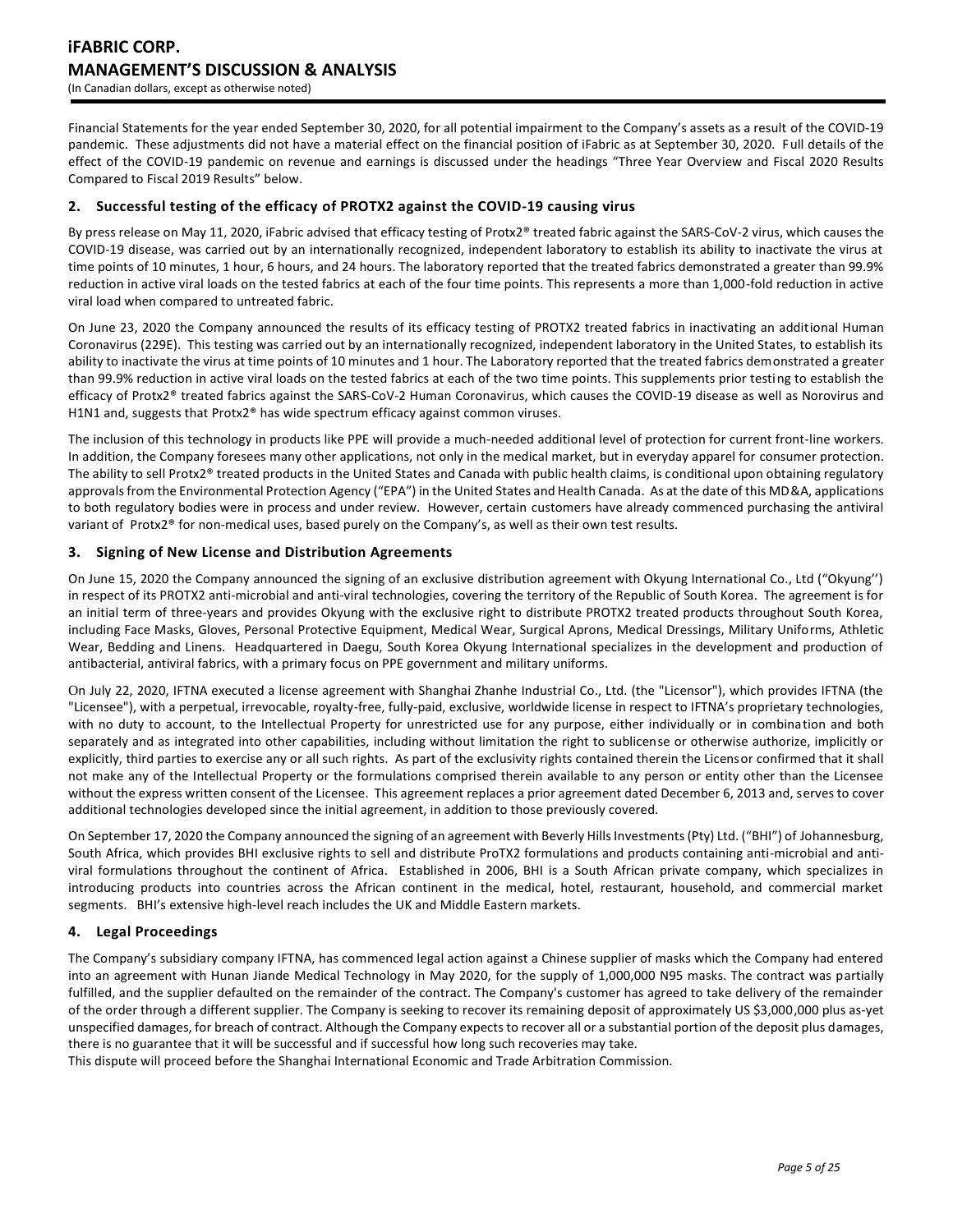# **5. Patent Filings**

The Company's subsidiary company IFTNA recently filed patent applications in both the United States and Canada in respect of the Company's antiviral treatment of textiles (Protx2® AV), which has been laboratory proven to deactivate the SARS-CoV-2 virus, which causes the COVID-19 disease (refer discussion above). Additionally, the patent covers a stand-alone Protx2® laundry additive designed to be utilized during the course of a regular household laundry cycle.

IFTNA has also filed three patent applications in the United States and Canada, in respect of unique design elements for men's briefs, which are being utilized to supply briefs enhanced with combinations of IFTNA's textile treatments, to select customers of IFTNA. In addition, these design elements will be utilized to market briefs under IFTNA's own brand, which is expected to launch online in early 2021.

# **SELECTED ANNUAL INFORMATION**

The following table sets forth selected annual consolidated statement of earnings (loss) information and balance sheet data for each of the last five fiscal years.

| For the year ended and as at September 30,              | 2020       | 2019          | 2018       | 2017       | 2016       |
|---------------------------------------------------------|------------|---------------|------------|------------|------------|
| <b>Income Statement Data</b>                            |            |               |            |            |            |
| Revenue                                                 | 11,521,676 | 10,435,348    | 15,121,370 | 18,856,477 | 13,570,365 |
| Net earnings (loss) attributable to common shareholders | (617, 770) | (1, 299, 863) | 924,743    | 1,597,070  | (373, 977) |
| Net earnings (loss) per common share                    |            |               |            |            |            |
| Basic                                                   | (0.023)    | (0.050)       | 0.035      | 0.061      | (0.014)    |
| Diluted                                                 | (0.023)    | (0.050)       | 0.034      | 0.059      | (0.014)    |
|                                                         |            |               |            |            |            |
| <b>Balance Sheet Data</b>                               |            |               |            |            |            |
| Total assets                                            | 17,514,091 | 11,983,802    | 14,179,359 | 14,724,528 | 12,296,093 |
| Total non-current financial liabilities                 | 650,130    | 476,747       | 1,818,657  | 586,544    | 1,893,809  |
| Cash dividends declared                                 |            |               |            |            |            |

### **Three Year Overview**

A discussion of the significant factors which have caused variations in the results of operations over the three most recently completed fiscal years is set out below. The selected financial information set out in this MD&A is not exhaustive and should be read in conjunction with the Company's 2020 audited consolidated financial statements and notes thereto.

### **Revenue**

The amount of revenue reported in 2020 increased by 10%, as opposed to a 31% decrease in 2019, and a 20% decrease in 2018, as compared to each of the immediately preceding fiscal years.

Revenue increased overall by \$1,086,328 in 2020 versus 2019. The primary source of the increase in revenue in fiscal 2020 was increased sales in the Intelligent Fabrics operating segment. In the Intimate Apparel operating segment, revenues decreased from \$5,926,805 in 2019 to \$3,324,125 in 2020, representing a decrease of \$2,602,680 or 44%. The decrease in revenue in this segment was attributable to the closure of retail stores in the U.S. during portion of the year, due to the COVID-19 pandemic, as well as the limitation placed by Amazon on only shipping essential goods, which resulted in product replenishment for the division being turned off by Amazon. In the Intelligent Fabrics operating segment, revenues increased by \$3,683,721 or 84% from \$4,393,723 in 2019 to \$8,077,444 in 2020. This increase was mainly resultant from initial personal protective equipment sales (PPE), increased chemical sales following from the successful testing of the efficacy of PROTX2 against the COVID-19 causing virus, and new finished performance apparel programs for a major Canadian retailer. Geographically, the Company increased its sales in Canada and Southeast Asia and other regions by 14% and 64% respectively, and revenue decreased in the US and UK by 15% and 81% respectively from fiscal 2019 to fiscal 2020.

Revenue decreased overall by \$4,686,022 in 2019 versus 2018. The primary source of the decrease in revenue in fiscal 2019 was lower sales in the Intimate Apparel operating segment. In the Company's Intelligent Fabrics operating segment, revenues increased from \$4,109,857 in 2018 to \$4,393,723 in 2019, representing an increase of \$283,866 or 7%. The increase in revenue in this segment was attributable to the continuance of initial performance apparel programs as well as increased chemical sales in Q4 2019. In the Intimate Apparel operating segment, revenue decreased by \$4,982,307 or 46% from \$10,909,112 in 2018 to \$5,926,805 in 2019. This decrease was mainly as a result of the discontinuance of sleepwear programs. Geographically, the Company increased its sales in Canada by 42%, and revenue decreased in the US, UK and Southeast Asia and other regions, by 51%, 38% and 2% respectively, from fiscal 2018 to fiscal 2019.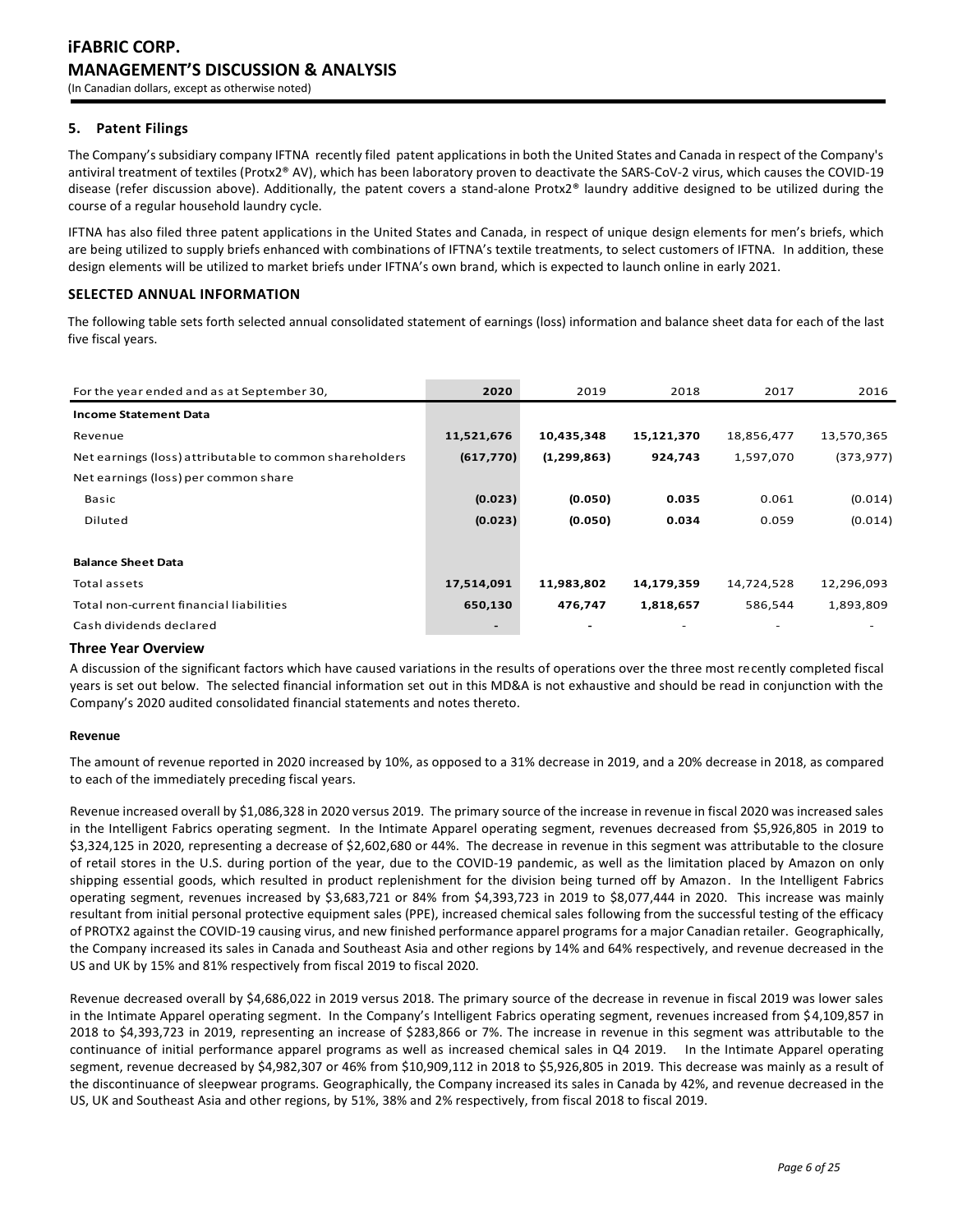Revenue decreased overall by \$3,735,107 in 2018 versus 2017. The primary source of the decrease in revenue in fiscal 2018 was lower sales in each of the Company's primary operating segments. In the Company's Intelligent Fabrics operating segment, revenues decreased from \$4,772,590 in 2017 to \$4,109,857 in 2018, representing a decrease of \$662,733 or 14%. Most of the decrease in revenue in this segment was attributable to a major customer reorganizing its supply chain in Asia. This resulted in a delay in shipping chemicals for the future production of this customer. The decrease in chemical sales were partially offset by the first finished product performance apparel products, which commenced shipping to a major Canadian retailer at the end of third quarter of 2018. In the Intimate Apparel operating segment, revenue decreased by \$3,072,375 or 22% from \$13,981,487 in 2017 to \$10,909,112 in 2018. This decrease was mainly as a result of the phase out of sleepwear sales ahead of the Company's previously announced strategic initiatives to focus future product development into its core specialty bra and accessories business, as well as new opportunities in its Intelligent Fabrics segment, to supply finished performance apparel. Sleepwear revenue in the fourth quarter of 2017 alone, comprised approximately \$4 million of total apparel revenue, compared to \$0 in sleepwear sales for the fourth quarter of 2018. Geographically, the Company increased its sales in Canada by 48%, and revenue decreased in the US, UK and Southeast Asia and other regions, by 21%, 12% and 35% respectively, from fiscal 2017 to fiscal 2018.

## **Net (Loss) Earnings**

The net loss attributable to common shareholders of the Company was \$617,770 in 2020, compared to net loss of \$1,229,863 in 2019 and a net earnings of \$924,743 in 2018.

The primary reason for the decrease in net loss in 2020 versus 2019, was an increase in total revenue and an increase in gross profit dollars, the benefit of which was largely offset by an increase in non-cash share based compensation as well as increased income taxes in certain subsidiaries.

The primary reason for the decrease in net earnings in 2019 versus 2018, was a decrease in total revenue and a decrease in gross profit dollars following from the discontinuance of sleepwear products in the Intimate Apparel operating segment.

The primary reasons for the decrease in net earnings in 2018 versus 2017, were a decrease in total revenue and a decrease gross profit dollars. Revenue decreased in both of the Company's primary operating segments, Intimate Apparel and Intelligent Fabrics. In the intimate Apparel Division decreased revenue was mainly as a result of the discontinuance of sleepwear products, particularly in Q3 and Q4 of 2018 compared to the same quarters in 2017. For the Intelligent Fabrics Division, most of the decrease in revenue was resultant from a major customer in Southeast Asia reorganizing its supply chain, which caused a delay in chemical deliveries for its 2018/2019 production.

Key factors which have caused variations in the Company's financial position over the three most recently completed fiscal years include:

### **Changes in working capital**

During fiscal 2020 working capital decreased by \$52,518, as a result of the loss for the year. During fiscal 2019, the net loss recorded in this year was the main contributor to the decrease in working capital in 2019 as opposed to earnings recorded in the 2018 and 2017 financial years, which resulted in increases in working capital for those years. The increase in ownership in the Company's property owing subsidiary at a cost of \$400,000 during fiscal 2019 was an additional contributor to the decrease in working capital in 2019. Changes in working capital are more fully discussed in the section dealing with liquidity and cash flow below.

### **Changes in property, plant, and equipment**

During fiscal 2020 the Company capitalized an amount of \$178,019 in respect of development costs for chemical formulations that are not yet available for sale due to the requirement for obtaining regulatory approvals for these products. There were no acquisitions of capital assets in 2020. During fiscal 2019, the Company made acquisitions of capital assets of approximately \$75,000 as compared to fiscal 2018, where the Company undertook a minor reconfiguration of its office space at a cost of approximately \$40,000. In 2017 there were no major changes in property, plant and equipment.

### **Changes in non-current financial liabilities**

During fiscal 2020 there was no material change in the amount of non-current financial liabilities. During fiscal 2019, the Company's fixed term loan became repayable within a period of 12 months and was reclassified as current liability, which is the primary reason for the decrease of \$1,341,910 in non-current financial liabilities in that year. During fiscal 2018, the Company restructured its bank loan to a fixed term loan, which resulted in \$1,258,289 of the total outstanding loan of \$1,337,251 as at September 30, 2018, being classified as non-current. This is the primary reason for the increase in non-current liabilities from 2017 to 2018. During fiscal 2017, the Company replaced this bank loan with a new demand term loan, which was classified as current, while the prior loan was classified as non-current. This is the primary reason for the decrease in non-current liabilities from 2016 to 2017.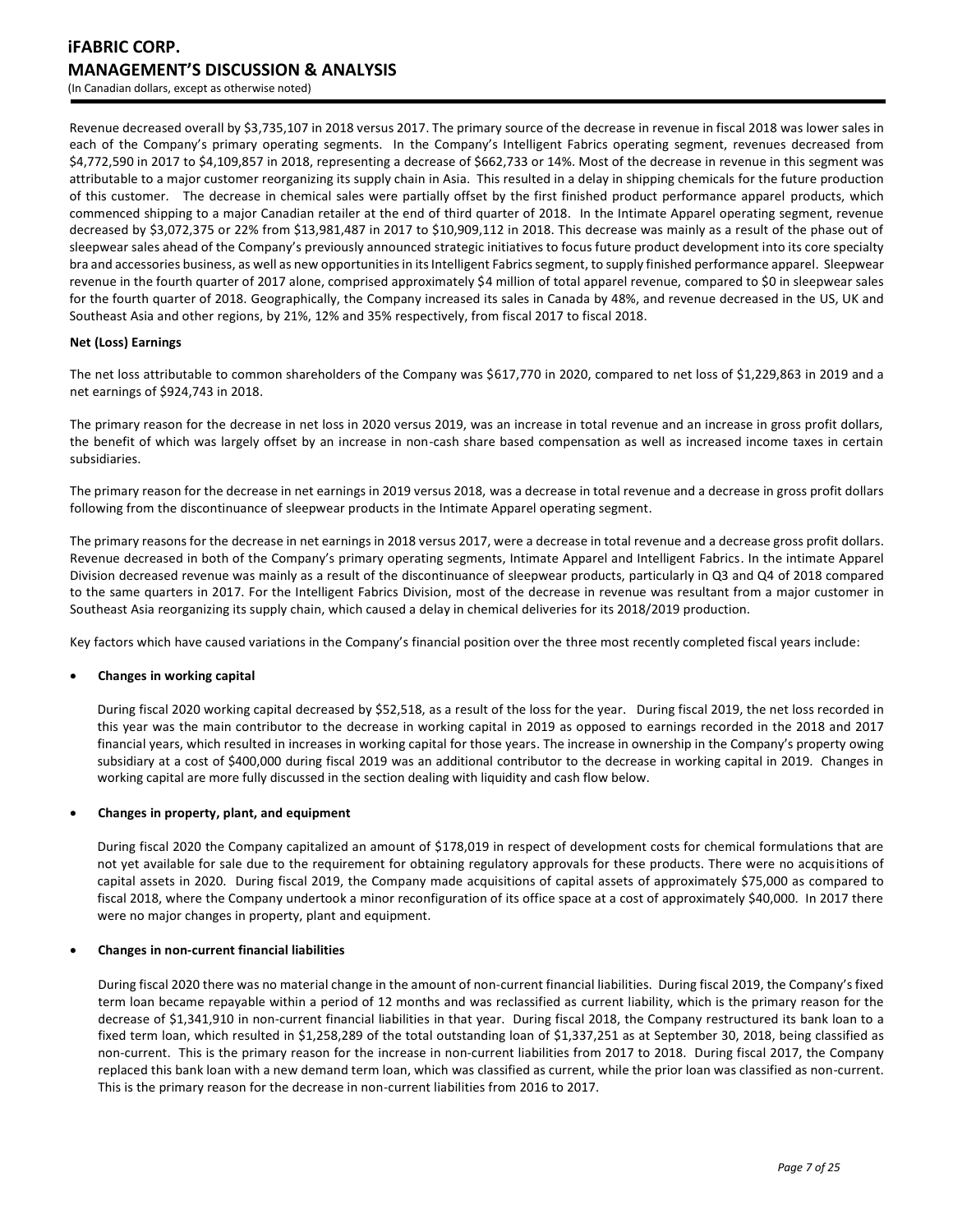# **RESULTS OF OPERATIONS**

The following table sets forth the Company's consolidated statements of earnings and comprehensive earnings:

| For the year ended September 30,                                      | 2020           | 2019          |
|-----------------------------------------------------------------------|----------------|---------------|
| <b>REVENUE</b>                                                        | 11,521,676     | 10,435,348    |
| <b>COST OF SALES</b>                                                  | 7,220,724      | 6,687,652     |
| <b>GROSS PROFIT</b>                                                   | 4,300,952      | 3,747,696     |
| <b>EXPENSES</b>                                                       |                |               |
| Selling, general and administrative costs (note 18)                   | 4,797,835      | 5,118,744     |
| Interest on bank loan                                                 | 42,746         | 47,361        |
| Amortization of property, plant and equipment and right-of-use assets | 87,865         | 66,808        |
| Amortization of deferred development costs                            | 26,820         | 43,884        |
| Share-based compensation                                              | 581,550        | 120,928       |
|                                                                       | 5,536,816      | 5,397,725     |
| <b>LOSS FROM OPERATIONS</b>                                           | (1,235,864)    | (1,650,029)   |
| <b>OTHER EXPENSES (INCOME)</b>                                        |                |               |
| Gain on foreign exchange                                              | (229, 495)     | (46, 400)     |
| Government grants                                                     | (296, 970)     |               |
| Loss on disposal of capital assets                                    | $\blacksquare$ | 14,579        |
|                                                                       | (526, 465)     | (31, 821)     |
| <b>LOSS BEFORE INCOME TAXES</b>                                       | (709, 399)     | (1,618,208)   |
| PROVISION (RECOVERY) OF INCOME TAXES (note 20)                        |                |               |
| Current                                                               | 58,793         | (245, 761)    |
| Deferred                                                              | (143, 481)     | (75, 767)     |
|                                                                       | (84, 688)      | (321, 528)    |
| <b>NET LOSS</b>                                                       | (624, 711)     | (1, 296, 680) |
| NET (LOSS) INCOME ATTRIBUTABLE TO:                                    |                |               |
| iFabric Corp. shareholders                                            | (617, 770)     | (1, 299, 863) |
| Non-controlling interest                                              | (6, 941)       | 3,183         |
|                                                                       | (624, 711)     | (1, 296, 680) |
| OTHER COMPREHENSIVE LOSS                                              |                |               |
| Unrealized loss on translation of foreign operations                  | (92, 053)      | (44, 204)     |
| TOTAL COMPREHENSIVE LOSS                                              | (716, 764)     | (1,340,884)   |
|                                                                       |                |               |
| <b>LOSS PER SHARE (note 21)</b>                                       |                |               |
| Basic                                                                 | (0.023)        | (0.050)       |
| Diluted                                                               | (0.023)        | (0.050)       |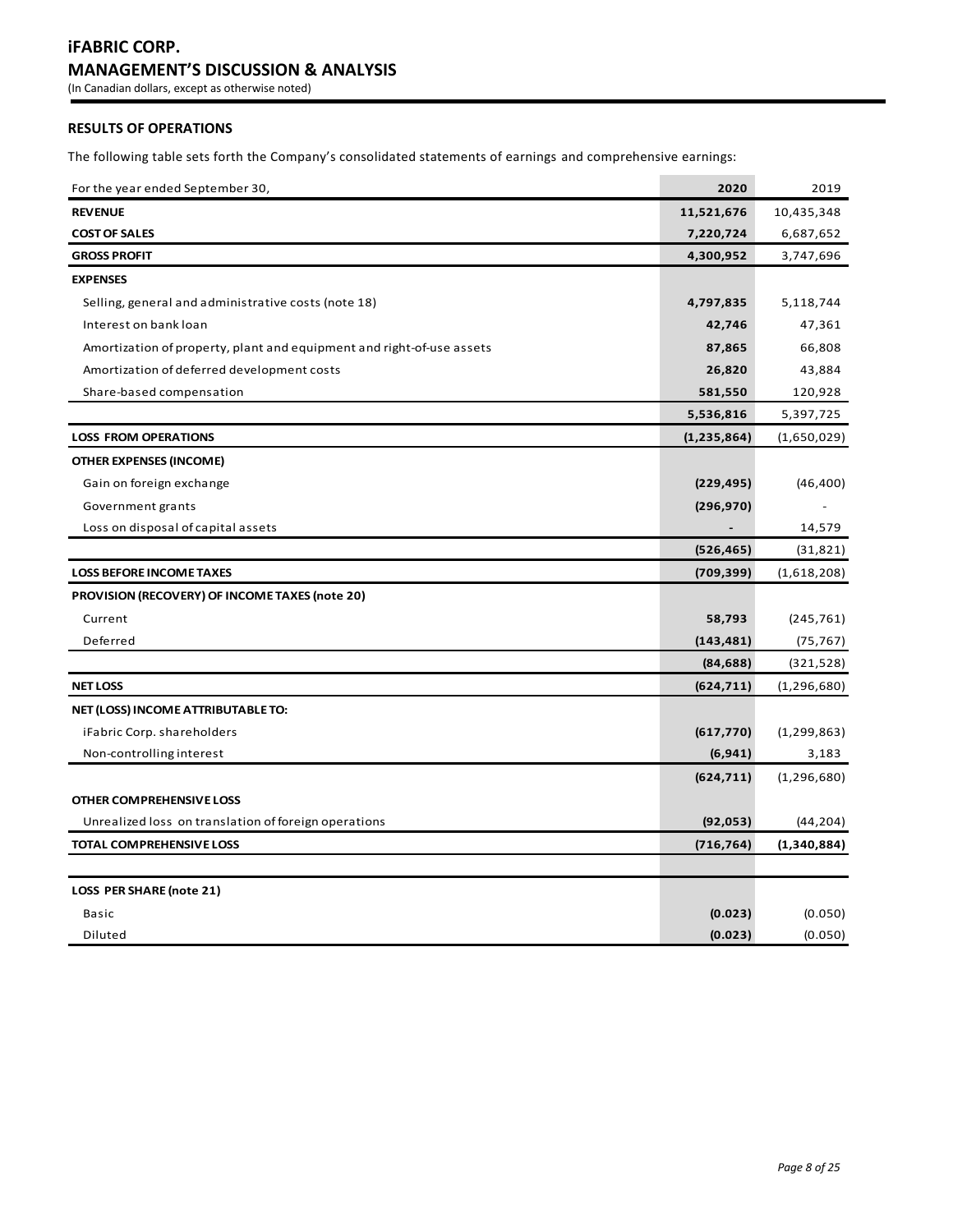(In Canadian dollars, except as otherwise noted)

# **SELECTED OPERATING SEGMENT DATA**

| <b>Operating Segments 2020</b>      | Intimate<br>Apparel | Intelligent<br>Fabrics | Other<br>Segments | Corporate<br>Items and<br>Eliminations |              |
|-------------------------------------|---------------------|------------------------|-------------------|----------------------------------------|--------------|
| External revenues                   | 3,324,125           | 8,077,444              | 120.107           | $\overline{\phantom{a}}$               | 11,521,676   |
| Earnings (loss) before income taxes | (848, 573)          | 796,599                | (30, 630)         | (626, 795)                             | (709, 399)   |
|                                     | Intimate            | Intelligent            | Other             | Corporate<br>Items and                 |              |
| <b>Operating Segments 2019</b>      | Apparel             | Fabrics                | Segments          | Eliminations                           | Consolidated |
| External revenues                   | 5,926,805           | 4,393,723              | 114,820           | $\overline{\phantom{0}}$               | 10,435,348   |
| Earnings (loss) before income taxes | (1,075,111)         | (484, 603)             | 12,842            | (71, 336)                              | (1,618,208)  |

# **FISCAL 2020 RESULTS COMPARED WITH FISCAL 2019**

### **Revenue**

Revenue increased by \$1,086,328 to \$11,521,676 in 2020 from \$10,435,348 in 2019. With respect to reportable operating segments of the Company, revenue increased by \$3,683,721 or 84% in its Intelligent Fabrics segment and revenue decreased by \$2,602,680 or 44% in its Intimate Apparel segment.

Revenue increased by 10% on a consolidated basis from 2020 to 2019. In the Company's Intelligent Fabrics operating segment the increase in revenue in this segment was attributable to initial PPE sales, increased chemical sales and new finished performance apparel programs for a major Canadian retailer. In the Intimate Apparel operating segment, the decrease was mainly as a result of the closure of retail stores in the US due to the pandemic. Geographically, the Company increased its sales in Canada and Southeast Asia and other regions by 14% and 64% respectively, and decreased in the U.S and U.K by 15% and 81% respectively, from fiscal 2019 to fiscal 2020.

# **Gross profit**

Gross profit as a percentage of revenue increased to 37% in 2020 from 36% in 2019. The increase in gross profit percentage is primarily due to increased chemical margins in the Intelligent Fabrics segment as well as well as improved margins in the Intimate Apparel segment. During 2019 the Intimate Apparel segment undertook a major packaging refresh, which had a substantial negative effect on marg ins in 2019. The benefits of this packing change were a major factor in improved margins in the Intimate Apparel segment in 2020. Gross profit in dollars increased by 15% or \$553,256 to \$4,300,952 in 2020 from \$3,747,696 in 2019. The increase in gross profit dollars is largely attributable to increased revenues and improved margins as discussed above.

### **Selling, general and administrative costs**

Selling, general and administrative costs decreased by \$320,909 to \$4,797,835 in 2020 compared to \$5,118,744 in 2019, primarily due to savings in variable costs such as travel, commissions, and royalties etc., resultant from the COVID-19 pandemic.

### **Interest Expense**

Interest expense during 2020 totaled \$42,746 compared to \$47,361 during 2019. The reduction in interest expense was the result of a lower interest rate on the Company's secured bank loan as well as capital repayments during the year.

### **Amortization**

Amortization of the Company's property, plant and equipment, right-of-use assets and deferred development costs totaled \$114,685 during 2020 compared to \$110,692 during 2019. The increase is due to the amortization of newly capitalized leases after the adoption of IFRS 16.

### **Share-based compensation**

Share-based compensation costs in 2020 were \$460,622 higher than in 2019 and amounted to \$581,550 in 2020 compared to \$120,928 in 2019. The increase in share-based compensation costs is due to the grant of 210,000 stock options in fiscal 2020 to an existing director, a new director of the Company and a new consultant, which vested immediately.

### **Gain on foreign exchange**

In 2020, the Company's gain on foreign exchange was \$229,495 versus a gain of \$46,600 in 2019. This increase is the result of a weaker Canadian dollar in 2020 compared to 2019.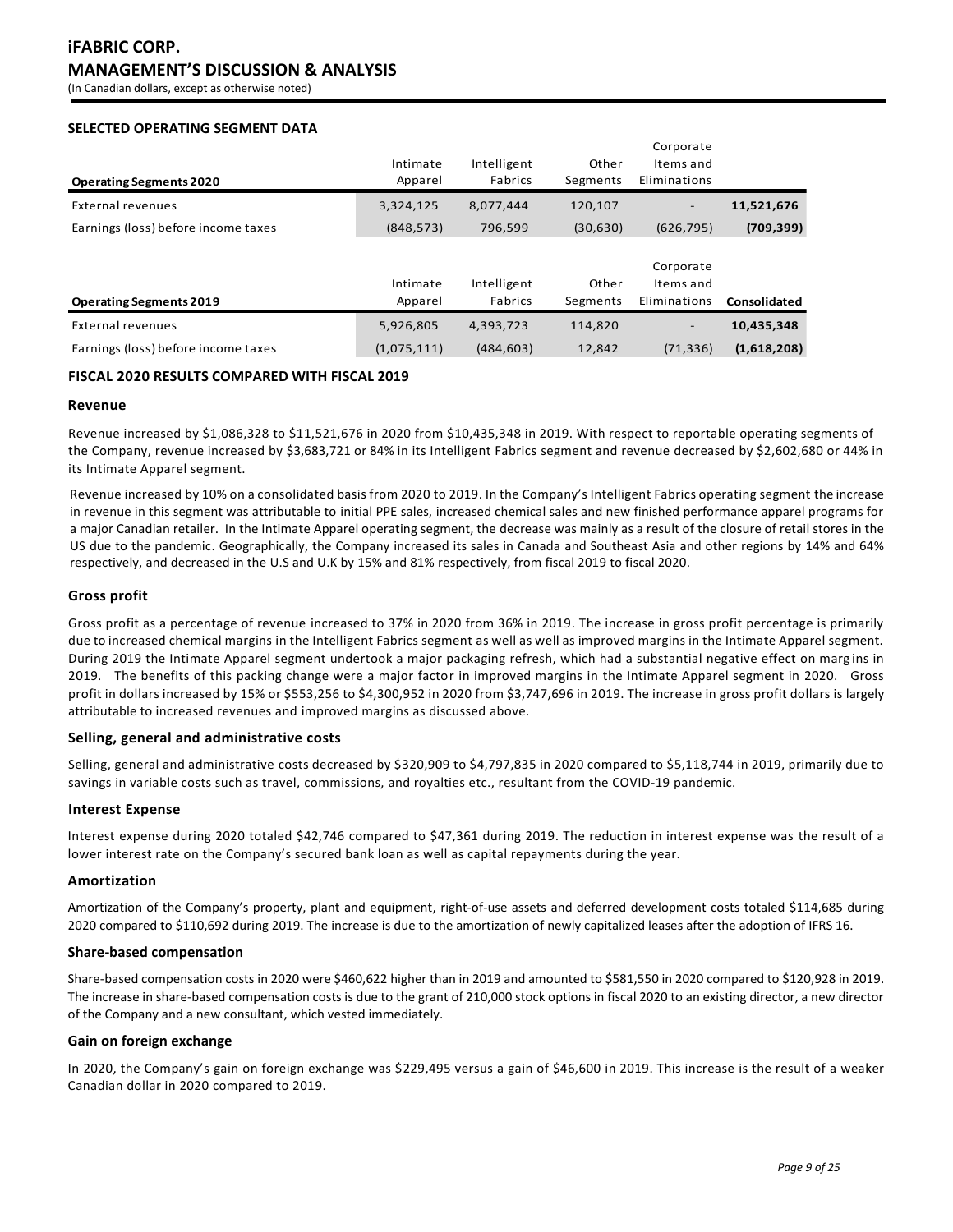#### **Government grants**

During the year, the Company applied for multiple government programs, including the Canadian Emergency Wage Subsidy ("CEWS") and the Canada Emergency Commercial Rent Assistance ("CECRA") program due to the impact of COVID-19 on operations. The Company received \$256,942 relating to CEWS, with \$23,894 receivable at fiscal year-end. The Company also received \$69,893 relating to CECRA. The amount is being amortized over the remaining lease term and unamortized amounts are included in deferred rent asset in accounts receivable.

#### **Loss on disposal of capital assets**

The Company did not dispose of any capital assets in 2020, compared to a capital loss recorded in 2019 of \$14,579, in respect of the disposal of a company automobile.

## **Recovery of income taxes**

The Company's recovery of income taxes in 2020 was \$84,688, compared to a recovery of income taxes of \$321,528 in 2019. The decrease is due to lower losses in 2020 compared to 2019. Included in the loss before income taxes are certain non-deductible items for tax purposes, for example share based compensation. Differences in the amounts of non-deductible expenses is the primary reason for the change in the Company's effective income tax rate from 2020 to 2019.

#### **Net loss**

Net loss attributable to iFabric's shareholders during 2020 was \$617,770 (\$0.023 per share, basic and diluted) compared to a net loss of \$1,299,863 in 2019 (\$0.050 per share, basic and diluted). The decrease in the attributable net loss of \$682,093 in 2020 versus 2019 is largely attributable to increased revenues of \$1,086,328, increased gross profit dollars of \$553,256, and a decrease in expenses, the benefit of which was partially offset by an increase in non-cash share based compensation of \$460,622.

## **Other comprehensive loss**

The Company's subsidiaries Coconut Grove Pads Inc., Intelligent Fabric Technologies (North America) Inc., and Protx (Shanghai) Trading Co., Ltd., currently utilize the United States dollar as their functional currency due to the increasing prevalence of United States dollar denominated transactions in their operations. Accordingly, all unrealized exchange differences resultant from the translation of balances from the functional currency (US dollars) to the presentation currency (Canadian dollars) are recognized in other comprehensive income. In 2020, a loss of \$92,053 was included in other comprehensive loss, in respect of the accumulated unrealized loss arising on the currency translation of foreign operations, compared to a loss of \$44,204 included in the same period in 2019.

## **SEASONALITY AND QUARTERLY FLUCTUATIONS**

The Company's business is seasonal and results of operations for any interim period are not necessarily indicative of results of operations for the full fiscal year. All quarterly results and figures, and their related discussion topics, are unaudited.

# **SUMMARY OF QUARTERLY RESULTS**

| Fiscal 2020                                             | Q1         | Q <sub>2</sub> | Q3         | Q4        |
|---------------------------------------------------------|------------|----------------|------------|-----------|
| Revenue                                                 | 2,596,841  | 2,252,090      | 3,057,712  | 3,615,033 |
| Net earnings (loss) attributable to common shareholders | 53,810     | (481, 746)     | (546, 926) | 357,092   |
| Net earnings (loss) per common share                    |            |                |            |           |
| Basic                                                   | 0.002      | (0.018)        | (0.021)    | 0.014     |
| Diluted                                                 | 0.002      | (0.018)        | (0.021)    | 0.014     |
|                                                         |            |                |            |           |
| Fiscal 2019                                             | Q1         | Q <sub>2</sub> | Q3         | Q4        |
| Revenue                                                 | 2,471,881  | 2,503,793      | 2,284,507  | 3,175,167 |
| Net earnings (loss) attributable to common shareholders | (557, 122) | (386, 487)     | (642, 120) | 285,866   |
| Net earnings (loss) per common share                    |            |                |            |           |
| <b>Basic</b>                                            | (0.021)    | (0.015)        | (0.025)    | 0.011     |
| Diluted                                                 | (0.021)    | (0.015)        | (0.025)    | 0.011     |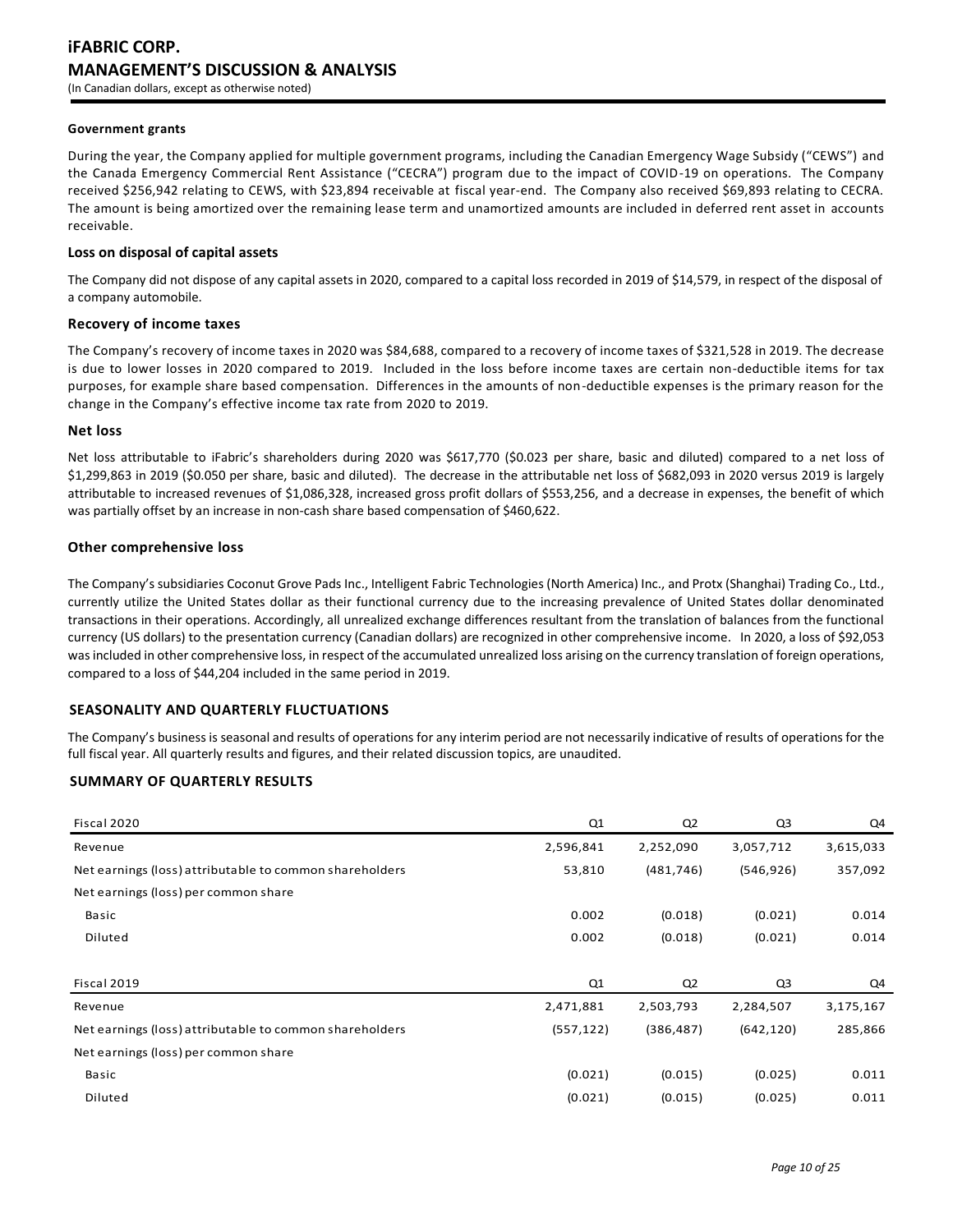# **Q4 2020 FINANCIAL HIGHLIGHTS**

|                              | 2020      | 2019       |
|------------------------------|-----------|------------|
|                              |           |            |
| Revenue                      | 3,615,033 | 3,175,167  |
| Earnings from operations     | 171,810   | 174,747    |
| Share based compensation     | (55, 945) | (11, 739)  |
| Adjusted EBITDA *(Note)      | 480,720   | 383,096    |
| Net earnings before tax      | 388,185   | 333,723    |
| Net earnings after tax       |           |            |
| attributable to shareholders | 357,092   | 285,866    |
| Other comprehensive loss     | (89, 731) | (149, 418) |
| Total comprehensive earnings | 253,164   | 144,528    |
| Net earnings per share       |           |            |
| Basic                        | 0.014     | 0.011      |
| Diluted                      | 0.014     | 0.011      |

*\*Note: Adjusted EBITDA represents earnings before interest, taxes, depreciation, amortization and share based compensation*

# **2020 FOURTH QUARTER RESULTS COMPARED WITH 2019 FOURTH QUARTER RESULTS**

#### **Revenue**

Revenue during Q4 2020 increased by 14% or \$439,866 to \$3,615,033 from \$3,175,167 during Q4 2019. With regard to its two main operating segments, revenue in its Intelligent Fabrics segment increased by 105% or \$1,317,020 from \$1,249,117 in Q4 2019 to \$2,566,137 in Q4 2020 whereas, revenue in its Intimate Apparel segment decreased by 52% or \$975,119 from \$1,870,417 in Q4 2019 to \$895,298 in Q4 2020. The decrease in Intimate Apparel operating segment revenue in Q4 2020 versus Q4 2019 was primarily attributable to the closure of retail stores in the US due to the COVID-19 pandemic. This decrease was offset by increased revenues in the Intelligent Fabrics segment resultant from increased chemical sales and new finished performance apparel programs for a major Canadian retailer.

### **Gross profit**

Gross profit as a percentage of revenue during Q4 2020 decreased to 43% from 44% in Q4 2019. The decrease in gross profit percentage in Q4 2020 is mostly attributable to the sales mix for the quarter, which had a greater proportion of Intelligent Fabric finished apparel sales which are at lower margins, when compared to Q4 2019. Gross profit in dollars during Q4 2020 increased by 11% or \$159,606 to \$1,569,165, from \$1,409,559 in Q4 2019. The increase in gross profit in dollars is attributable to increased revenue as discussed above.

### **Selling, general and administrative costs**

Selling, general and administrative costs during Q4 2020 increased by \$119,381, or 10%, to \$1,304,820 from \$1,185,439 in Q4 2019, mainly attributable to an increase in professional fees.

### **Interest expense**

Interest expense during Q4 2020 was \$7,919 compared to \$11,630 during Q4 2019 due to a lower interest rate on the Company's bank loan.

## **Amortization**

Amortization of the Company's property, plant and equipment and deferred development costs totaled \$28,672 during Q4 2020 compared to \$26,004 during Q4 2019. The increase is mostly due to capitalization of leases from the adoption of IFRS 16.

#### **Government grants**

During the quarter, the Company applied for multiple programs, including CEWS and CECRA due to the impact of COVID-19 on operations. The Company received \$135,136 with \$23,894 receivable at quarter-end relating to CEWS. The Company also received \$34,946 relating to CECRA which is being amortized over the remaining lease term with unamortized amounts included in deferred rent asset in accounts receivable.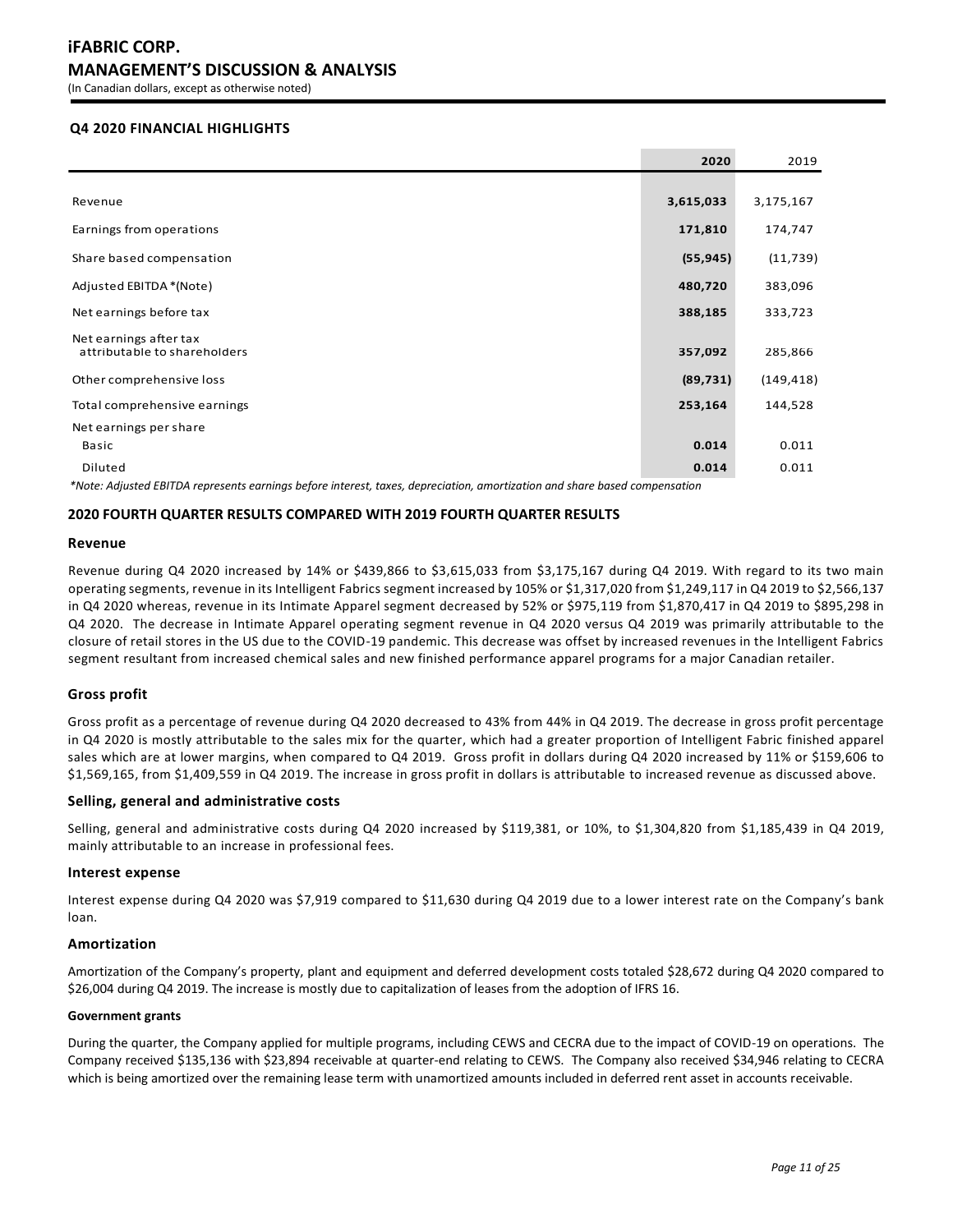# **iFABRIC CORP. MANAGEMENT'S DISCUSSION & ANALYSIS** (In Canadian dollars, except as otherwise noted)

## **Net earnings**

Net earnings attributable to iFabric's shareholders during Q4 2020 was 357,092 (\$0.014 per share, basic and diluted) compared to net earnings of \$285,866 (\$0.011 per share, basic and diluted) during Q4 2019 representing an increase of \$71,226 in net earnings. The increase in earnings can be mostly attributed to the higher revenues and gross profit dollars in Q4 2020 versus 2019.

# **Other comprehensive loss**

The Company's subsidiaries Coconut Grove Pads Inc. and, Intelligent Fabric Technologies (North America) Inc., and Protx (Shanghai) Trading Co. Ltd., utilize the United States dollar as their functional currency due to the increasing prevalence of United States dollar denominated transactions in their operations. Accordingly, all unrealized exchange differences resultant from the translation of balances from the functional currency (US dollars) to the presentation currency (Canadian dollars) are recognized in other comprehensive income. For Q4 2020, there was a decrease of \$89,731 in other comprehensive loss compared a decrease of \$149,418 in Q4 2019, in respect of unrealized losses arising on currency translation of foreign operations. The main reason for these decreases was the strengthening of the Canadian dollar towards the end of both the 2020 and 2019 financial years.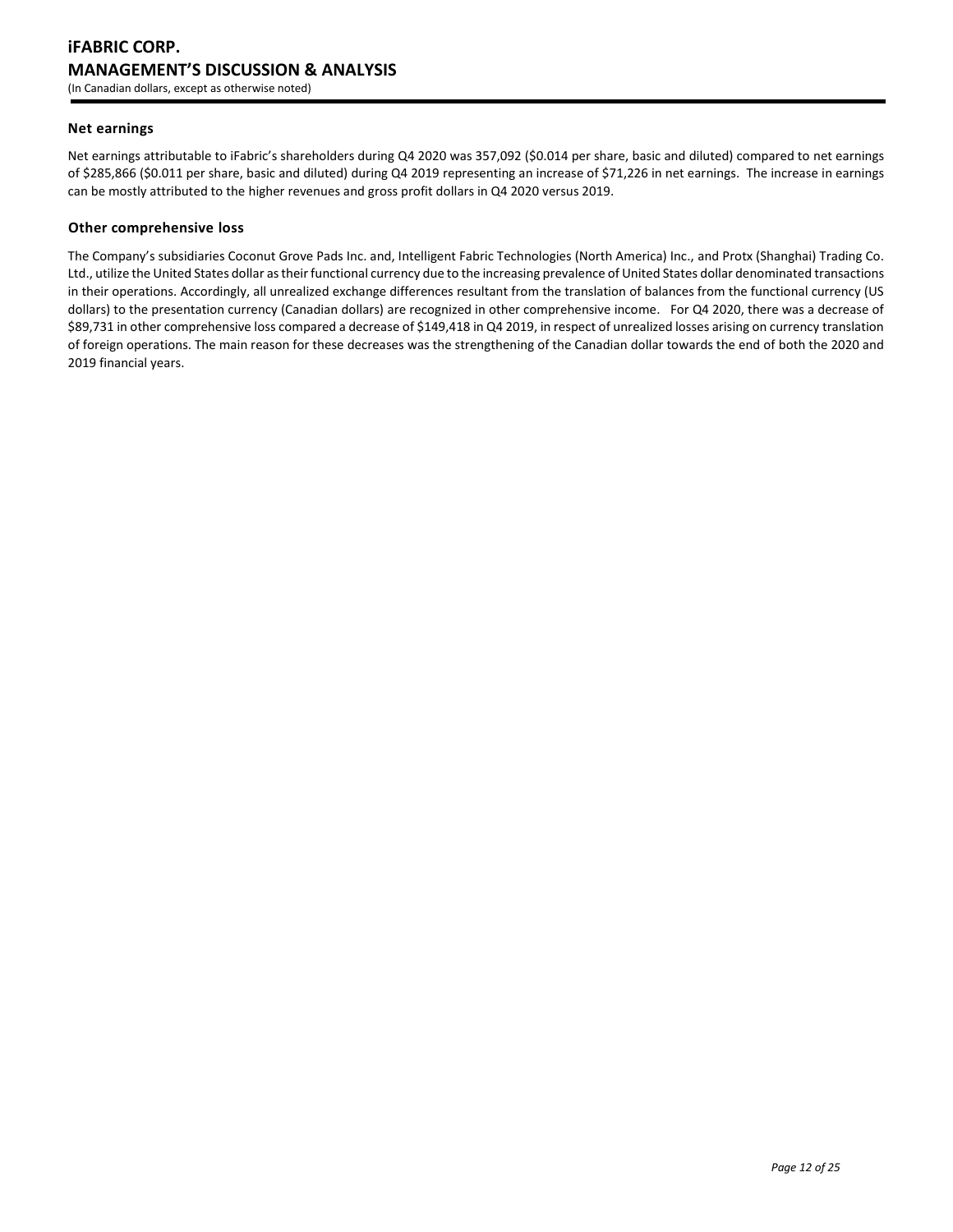The following table sets forth the Company's consolidated statements of financial position as at September 30, 2020 and September 30, 2019:

|                                                         | September 30, | September 30, |
|---------------------------------------------------------|---------------|---------------|
| As at                                                   | 2020          | 2019          |
| <b>ASSETS</b>                                           |               |               |
| <b>Current assets</b>                                   |               |               |
| Cash                                                    | 1,160,428     | 2,287,548     |
| Accounts receivable (note 4)                            | 4,442,787     | 2,358,120     |
| Inventories (note 5)                                    | 3,138,128     | 2,752,089     |
| Income taxes recoverable                                | 265,982       | 299,640       |
| Prepaid expenses and deposits (note 6)                  | 4,106,986     | 256,976       |
| Foreign exchange forward contracts (note 7)             | 126,994       | 58,830        |
| Total current assets                                    | 13,241,305    | 8,013,203     |
| <b>Non-current assets</b>                               |               |               |
| Due from related parties (note 8)                       | 112,248       | 112,248       |
| Property, plant and equipment (note 9)                  | 2,744,875     | 2,799,103     |
| Right-of-use assets (note 10)                           | 61,735        |               |
| Deferred development costs (note 11)                    | 258,478       | 107,279       |
| Deferred income taxes (note 12)                         | 1,040,400     | 896,919       |
| Goodwill                                                | 55,050        | 55,050        |
| <b>Total non-current assets</b>                         | 4,272,786     | 3,970,599     |
| <b>Total assets</b>                                     | 17,514,091    | 11,983,802    |
| <b>LIABILITIES</b>                                      |               |               |
| <b>Current liabilities</b>                              |               |               |
| Accounts payable and accrued liabilities (note 14)      | 1,771,983     | 797,947       |
| Customer deposits                                       | 3,909,093     |               |
| Income taxes payable                                    | 324,775       | 13,114        |
| Deferred revenue                                        | 57,770        |               |
| Current portion of contract liability                   | 165,611       | 168,795       |
| Current portion of lease liability                      | 30,037        |               |
| Current portion due to related parties (note 15)        | 38            | 263           |
| Current portion of bank loan payable (note 16)          | 1,259,783     | 1,258,351     |
| <b>Total current liabilities</b>                        | 7,519,090     | 2,238,470     |
| <b>Non-current liabilties</b>                           |               |               |
| Non-current portion of contract liability               | 122,560       |               |
| Non-current portion of lease liability                  | 25,398        |               |
| Due to related parties (note 15)                        | 502,172       | 476,747       |
| Total non-current liabilities                           | 650,130       | 476,747       |
| <b>Total liabilities</b>                                | 8,169,220     | 2,715,217     |
| Commitments (note 24)                                   |               |               |
| <b>EQUITY</b>                                           |               |               |
| Equity attributable to iFabric Corp. shareholders       |               |               |
| Capital stock (note 22)                                 | 3,282,276     | 2,963,824     |
| <b>Reserves</b>                                         | 2,768,217     | 2,293,619     |
| <b>Retained earnings</b>                                | 3,243,227     | 3,860,997     |
| Accumulated other comprehensive earnings                | 46,146        | 138,199       |
| Total equity attributable to iFabric Corp. shareholders | 9,339,866     | 9,256,639     |
| Non-controlling interest                                | 5,005         | 11,946        |
| <b>Total equity</b>                                     | 9,344,871     | 9,268,585     |
| <b>Total liabilities and equity</b>                     | 17,514,091    | 11,983,802    |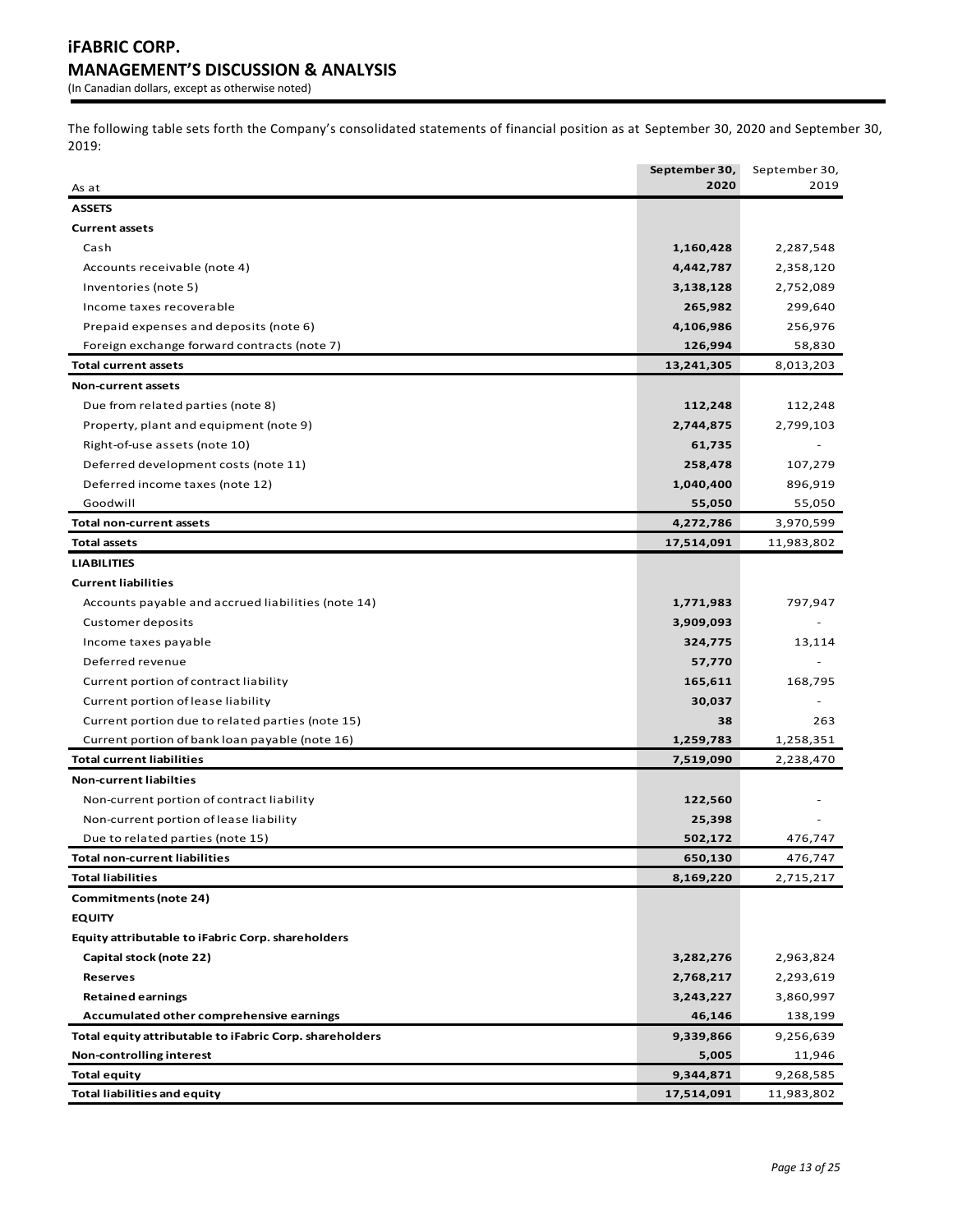# **OVERVIEW OF CONSOLIDATED STATEMENTS OF FINANCIAL POSITION**

The Company's cash balance decreased to \$1,160,428 as at September 30, 2020 from \$2,287,548 as at September 30, 2019, mainly as a result of large vendor deposits made for PPE orders which have yet to ship and finished performance apparel not yet received.

Total accounts receivable at the end of 2020 was \$4,442,787 compared to \$2,358,120 at the end of 2019, representing an increase of \$2,084,667. This is attributable to increased chemical sales in Asia with longer payment terms, as well as new programs for finished performance apparel in Canada.

Total inventories increased by \$386,039 to \$3,138,128 the end of 2020 from \$2,752,089 the end of 2019. The increase was mainly attributable to inventory received in respect of new finished performance apparel programs in Canada.

Prepaid expenses and deposits increased by \$3,850,010 from \$256,976 at September 30, 2019 to \$4,106,986 at September 30, 2020, as a result of deposits on orders for personal protective equipment, which have not yet shipped and, finished performance apparel not yet received.

Property, plant and equipment at the end of 2020 totaled \$2,744,875 compared to \$2,799,103 at the end of 2019. The difference is attributable to amortization.

Right-of-use assets amounting \$61,735 were recorded due to the adoption of IFRS 16, resulting in operating lease assets now being capitalized and depreciated, as opposed to the expensing of the applicable lease costs.

Deferred development costs increased to \$258,478 at the end of 2020 from \$107,279 at the end of 2019. The increase is attributable to regulatory, testing, clinical trial and other development costs incurred ahead of the entry of the Intelligent Fabrics division into the medical market.

Deferred income taxes increased to \$1,040,400 at the end of 2020 from \$896,919 at the end of 2019. The increase is mostly attributable to the losses incurred in the Company's Intelligent Fabrics operating segment in 2020.

Total liabilities at the end of 2020 were \$5,454,003 higher than at the end of 2019 and amounted to \$8,169,220 compared to \$2,715,217 in 2019. This is mainly due to customer deposits received in respect of new personal protective equipment programs. Refer to the prepaid expenses and deposits discussion above.

# **LIQUIDITY, CASH FLOWS AND CAPITAL RESOURCES**

The Company is subject to risks including, but not limited to, the potential inability to raise additional funds through debt and/or equity financing to support the Company's development and continued operations, and to meet the Company's liabilities and commitments as they come due.

The Company's capital resources include a bank operating line, bank loan, and equity attributable to the Company's shareholders.

### **Bank Operating Line**

Two of the Company's subsidiaries share a demand operating loan with a tier one Canadian bank available to a maximum of \$3,750,000, against which \$0 was outstanding as at September 30, 2020 (September 30, 2019 – \$0). The loan facility bears interest at either the bank's prime lending rate or USD base rate, as applicable, plus 0.75%. The purpose of the credit facility is to provide for ongoing operating requirements including the financing of accounts receivable and inventories. The facility is secured by a first-ranking all-indebtedness collateral mortgage in the amount of \$3,000,000 on land and buildings, a general security agreement, an assignment of rents, as well as guarantees from the Company and two of its subsidiary companies.

#### **Bank Loan**

One of the Company's subsidiaries has a variable-rate term loan amounting to \$1,259,783 (2019 - \$1,258,351). The loan is payable in monthly payments of \$10,331 comprising principal and interest at a fixed rate of 3.20% per annum, amortized over a fifteen-year period ending February 28, 2032, maturing March 5, 2021 and secured by a first-ranking all-indebtedness collateral mortgage in the amount of \$3,000,000 on land and buildings, a general security agreement, an assignment of rents, as well as guarantees from the Company and three of its subsidiary companies. \$80,000 of the loan is funded by the Canada Emergency Business Account ("CEBA") which is interest free until December 31, 2020 and 25% of the balance forgiven if repaid by December 31, 2022. Management expects to pay the minimum monthly payments of \$123,792 on the bank loan, and the 75% balance of \$60,000 of CEBA within the next 12 months, as the Company intends on renewing the variable-rate term loan at the end of each annual period.

## **Working capital**

Working capital, represents current assets less current liabilities. As at September 30, 2020, the Company's working capital was \$5,722,215, compared to working capital of \$5,774,733 as at September 30, 2019, representing a decrease of \$52,518.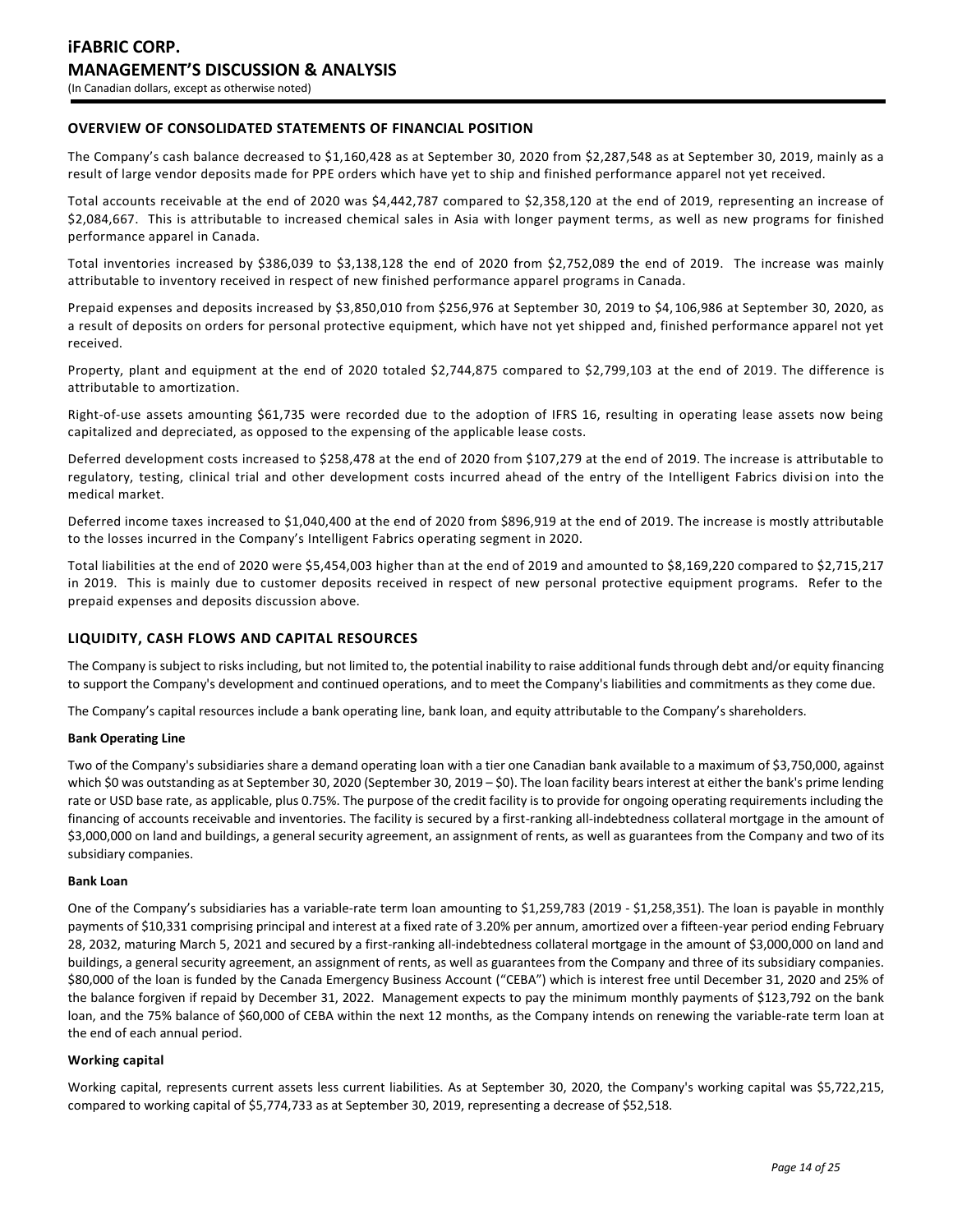#### **Operating activities**

Cash used in operating activities totaled \$1,062,202 in 2020, compared to an amount of \$689,167 used in operating activities during 2019. The increase in operational cash outflow can be largely attributed to the increase in accounts receivable discussed above.

#### **Financing activities**

Cash provided by financing activities during 2020 amounted to \$205,154, compared to \$485,581 used in financing activities during 2019, representing an increase of \$690,735 in financing cash inflow. The outflow in 2019 is mainly due to the increase in ownership in the Company's property owing subsidiary at a cost of \$400,000.The cash inflow in 2020 is mostly attributable to the exercise of stock options.

#### **Investing activities**

Cash used in investing activities totaled \$178,019 in 2020 compared to an amount of \$36,399 used in investing activities during 2019 in respect to the acquisition of intangible assets.

### **OFF-BALANCE SHEET ARRANGEMENTS**

The Company has no off-balance sheet arrangements as of September 30, 2020, with the exception of the minimum guaranteed royalties and operating leases as noted in the "Commitments & Contractual Obligations" section below.

## **COMMITMENTS & CONTRACTUAL OBLIGATIONS**

The following details the Company's contractual obligations, under various operating lease agreements as at September 30, 2019:

|                                       | Payments due by fiscal year end |        |       |                          |                          |              |
|---------------------------------------|---------------------------------|--------|-------|--------------------------|--------------------------|--------------|
|                                       |                                 |        |       |                          | Subsequent               |              |
| <b>Contractual obligations</b>        | 2021                            | 2022   | 2023  | 2024                     | years                    | <b>Total</b> |
| Minimum guaranteed royalties & leases | 105.738                         | 33.908 | 2.225 | $\overline{\phantom{0}}$ | $\overline{\phantom{0}}$ | 141.871      |

The Company's other commitments are outlined below:

- The Company enters into foreign exchange forward contracts to manage the risks associated with exchange rate fluctuations. See note 7 to the Company's 2020 annual consolidated financial statements for more information.
- In terms of a worldwide license agreement, the Company has the right to use trademarks in connection with the manufacture, marketing, sale and distribution of certain licensed products. During the license term, the Company is required to pay a quarterly royalty on its net sales as defined in the agreement, on all products sold under the licensed marks. The effective royalty rates vary depending on the distribution channel and range from 4-10%. Minimum annual royalties have been established for the balance of the contract period ending December 31, 2020 in a U.S. dollar amount of \$187,000. In addition, the Company is required to pay an advertising fee of 1-2%, depending on the distribution channel, payable quarterly, on its net sales as defined in the agreement, for promotion of the licensed products. The license term is in effect until December 31, 2020. Management expects to renew this agreement for a further term.

## **RELATED PARTY TRANSACTIONS**

(a) Key management personnel of the Company are those individuals having authority and responsibility for planning, directing, and controlling the activities of the Company, including members of the Company's Board of Directors. The Company considers key management to be the Company's Board of Directors, which includes three executive officers of the Company.

Remuneration of key management personnel of the Company was as follows:

|                                                                                      | 2020    | 2019    |
|--------------------------------------------------------------------------------------|---------|---------|
| Salaries, management and professional fees, directors' fees, and short-term benefits | 829.193 | 730.763 |
| Share-based compensation                                                             | 40.349  | 66,787  |
|                                                                                      | 869.542 | 797.550 |

Further information about the remuneration of certain individual executive officers and members of the Board of Directors will be provided in the Company's Management Information Circular, to be filed in respect of its fiscal 2021 shareholders' meeting.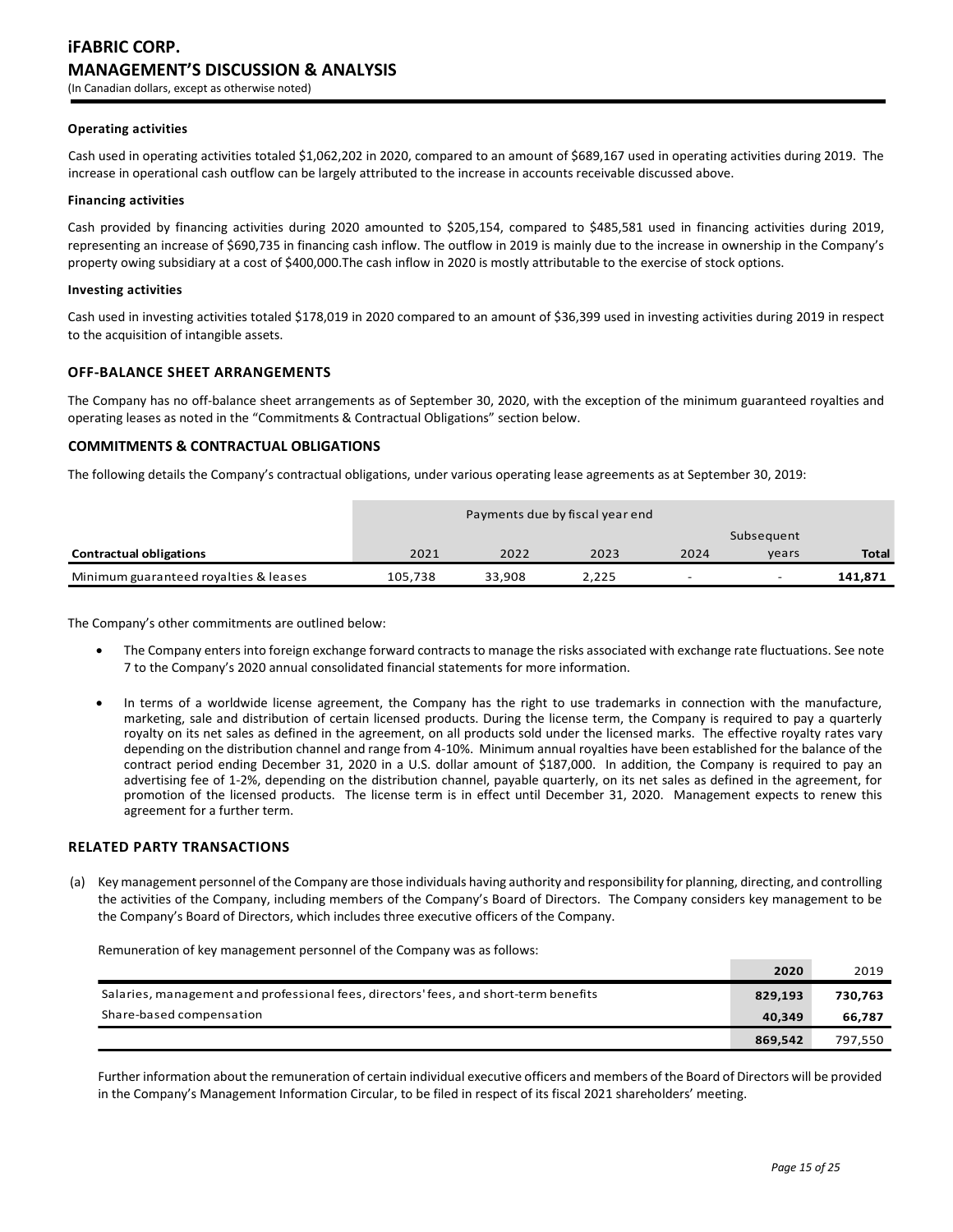- (b) Included in selling, general and administrative costs are management fees in the amount of \$22,500 (2018 \$7,150) paid to a company controlled by a director of one of the Company's subsidiaries.
- (c) Included in revenue is rental income earned in the amount of \$21,375 (2019 \$38,895) from a company controlled by a director of one of the Company's subsidiaries.
- (d) Included in accounts payable and accrued liabilities is an amount of \$13,000 (2019 \$6,000) due to directors and key management personnel of the Company in respect of unpaid fees.
- (e) Included in selling, general and administrative costs is an amount of \$58,957 (2019 \$39,560) paid to the spouse of an executive officer of the Company for marketing and administrative services rendered.

# **OUTSTANDING SHARE DATA**

As of the date of this MD&A, the Company had 26,475,750 common shares outstanding. Furthermore, as of the date of this MD&A, the Company had 1,829,000 options issued and outstanding, of which 1,729,000 were exercisable.

### **RISKS**

A number of risk factors known and unknown may affect the operations of iFabric. One should consider the following and all of the other information included in this document and in other documents filed under the Company's profile on SEDAR when considering investing in the securities of the Company.

The following specific factors could materially adversely affect the Company and should be considered when deciding whether to make an investment in the Company. The risks and uncertainties described in this Management Discussion & Analysis and the information incorporated by reference herein are those the Company currently believes to be material, but they are not the only ones it faces. If any of the following risks, or any other risks and uncertainties that the Company has not yet identified or that it currently considers not to be material, actually occur or become material risks, the Company's business, prospects, financial condition, results of operations and cash flows and consequently the price of the common shares could be materially and adversely affected. In all these cases, the trading price of the common shares could decline, and prospective investors could lose all or part of their investment.

COVID-19 has caused significant business disruptions. In March 2020, the COVID-19 pandemic was declared to be a global pandemic by the World Health Organization. The rapidly evolving COVID-19 situation poses various risks to the Company's business, certain of which are detailed below. Any one of these risks, or a combination of these risks and others beyond the Company's control, could result in further adverse impacts on its business, financial condition and results of operations. In addition, the following factors, categorized by the primary nature of the associated risk, could affect the Company's financial performance and cause actual results, plans and expectations to differ materially from those expressed or implied in any of the forward-looking statements contained in this Management Discussion & Analysis.

#### Financial Risks

#### **Credit risk**

Credit risk arises from the potential that a counter party will fail to perform its obligations. The Company routinely assesses the financial strength of its customers to mitigate its exposure to credit risk.

The Company's maximum exposure to credit risk is \$4,442,787 (2019 - \$2,358,120). Included in selling, general and administrative costs are bad debts of \$208,000 (2019 - \$28,870) expensed during the year.

The aging of trade accounts receivable is as follows:

|                                                | September 30,<br>2020 | September 30,<br>2019 |
|------------------------------------------------|-----------------------|-----------------------|
| Trade receivables not past due                 | 3,340,562             | 1,330,815             |
| Trade receivables past due and not impaired    |                       |                       |
| Under 31 days                                  | 630,421               | 633,086               |
| $31 - 60$ days                                 | 31,831                | 164,305               |
| $61 - 90$ days                                 | 8,400                 | 32,890                |
| Over 90 days                                   | 353,549               | 191,888               |
| Trade receivables, net of expected credit loss |                       |                       |
| allowance                                      | 4,364,763             | 2,352,984             |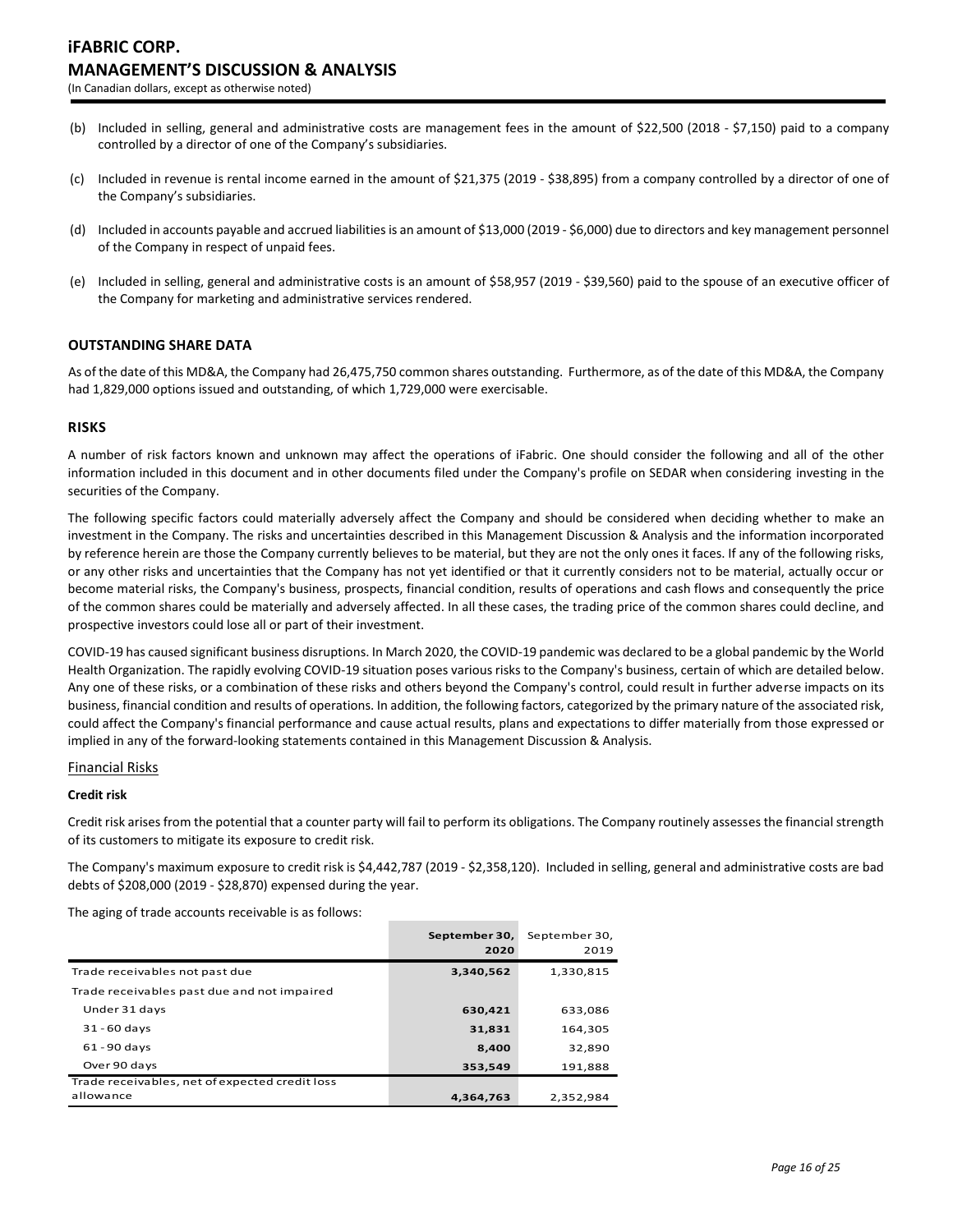#### **Economic dependence**

Approximately 58% of the Company's total sales were to three customers (2019 - 37% of sales were to two customers). These customers relate to the Intelligent Fabrics segment. At September 30, 2020, three customers accounted for 77% (September 30, 2019 - two customers accounted for 44%) of the Company's accounts receivable. Approximately 63% of the Company's total purchases were to four vendors (2019 – 39% of purchases were to two vendors), one of which is related to a distributor of the Company.

#### **Liquidity risk**

Liquidity risk is the risk that the Company will encounter difficulties in meeting its obligations associated with its financial liabilities. The Company is exposed to this risk mainly with respect to its bank indebtedness, accounts payable and accrued liabilities, income taxes payable, related party loans, bank loan payable, and commitments. The Company reduces its exposure to liquidity risk by ensuring that it documents when authorized payments become due, maintains an adequate line of credit to pay trade creditors and repays long term debt interest and principal as it becomes due using cash generated from operations.

|                              | Carrying amount          | Contractual<br>cash flow | 2021      | 2022    | 2023 | 2024                     | 2025     |
|------------------------------|--------------------------|--------------------------|-----------|---------|------|--------------------------|----------|
| Minimum guaranteed royalties | $\overline{\phantom{a}}$ | 62,360                   | 62,360    |         | ۰    | $\overline{\phantom{a}}$ | $\sim$   |
| Operating lease obligations  | $\overline{\phantom{a}}$ | 36,133                   | 33,908    | 2,225   |      |                          |          |
| Bank loan payable            | 1,259,783                | 1,259,783                | 1,259,783 |         |      |                          |          |
| Trade and other payables     | 1,771,983                | 1,771,983                | 1,771,983 |         | ۰    | -                        | $\sim$   |
| Related party loans          | 502,210                  | 502,210                  | 38        | 502,172 | ۰    |                          | $\equiv$ |
|                              | 3,533,976                | 3,632,469                | 3,128,072 | 504,397 |      | $\overline{\phantom{a}}$ | $\equiv$ |

#### **Market risk**

Market risk is the risk that the fair value or future cash flows of a financial instrument will fluctuate because of changes in market prices. Market risk comprises three types of risk: currency risk, interest rate risk and other price risk. The Company is exposed to currency risk and interest rate risk.

#### **Currency risk**

The Company conducts certain of its operations in U.S. Dollars ("USD"), British Pounds Sterling ("GBP"), and New Taiwanese Dollars ("TWD") and Chinese Yuan ("RMB"). The Company manages its currency risk with foreign exchange forward contracts. The following balances were included in the 2020 financial statements:

| <b>USD</b>                                       | September 30,<br>2020 | September 30,<br>2019 |
|--------------------------------------------------|-----------------------|-----------------------|
| Cash                                             | 453,248               | 1,378,292             |
| Accounts receivable                              | 810,632               | 1,061,886             |
| Accounts payable and accrued liabilities         | (344, 331)            | (350, 645)            |
| Foreign exchange forward contract margin deposit | 59,970                | 59,970                |
|                                                  | 979,519               | 2,149,503             |
|                                                  |                       |                       |
| <b>GBP</b>                                       | September 30,<br>2020 | September 30,<br>2019 |
| Cash                                             | 4,875                 | 56,867                |
| Accounts receivable                              | 18,555                | 11,417                |
| Accounts payable and accrued liabilities         |                       |                       |
|                                                  | 23,430                | 68,284                |
|                                                  |                       |                       |
| TWD                                              | September 30,<br>2020 | September 30,<br>2019 |
| Cash                                             | 1,323,541             | 2,285,339             |
| Accounts receivable                              | 10,385,001            | 8,225,112             |
| Accounts payable and accrued liabilities         | (188, 832)            | (182, 121)            |
|                                                  | 11,519,710            | 10,328,330            |
|                                                  |                       |                       |
| <b>RMB</b>                                       | September 30,<br>2020 | September 30,<br>2019 |
| Cash                                             | 1,521,130             | 5,403                 |
| Accounts receivable                              | 10,623,615            | 407,873               |
| Accounts payable and accrued liabilities         | (4, 112, 811)         | (411, 693)            |
|                                                  | 8,031,934             | 1,583                 |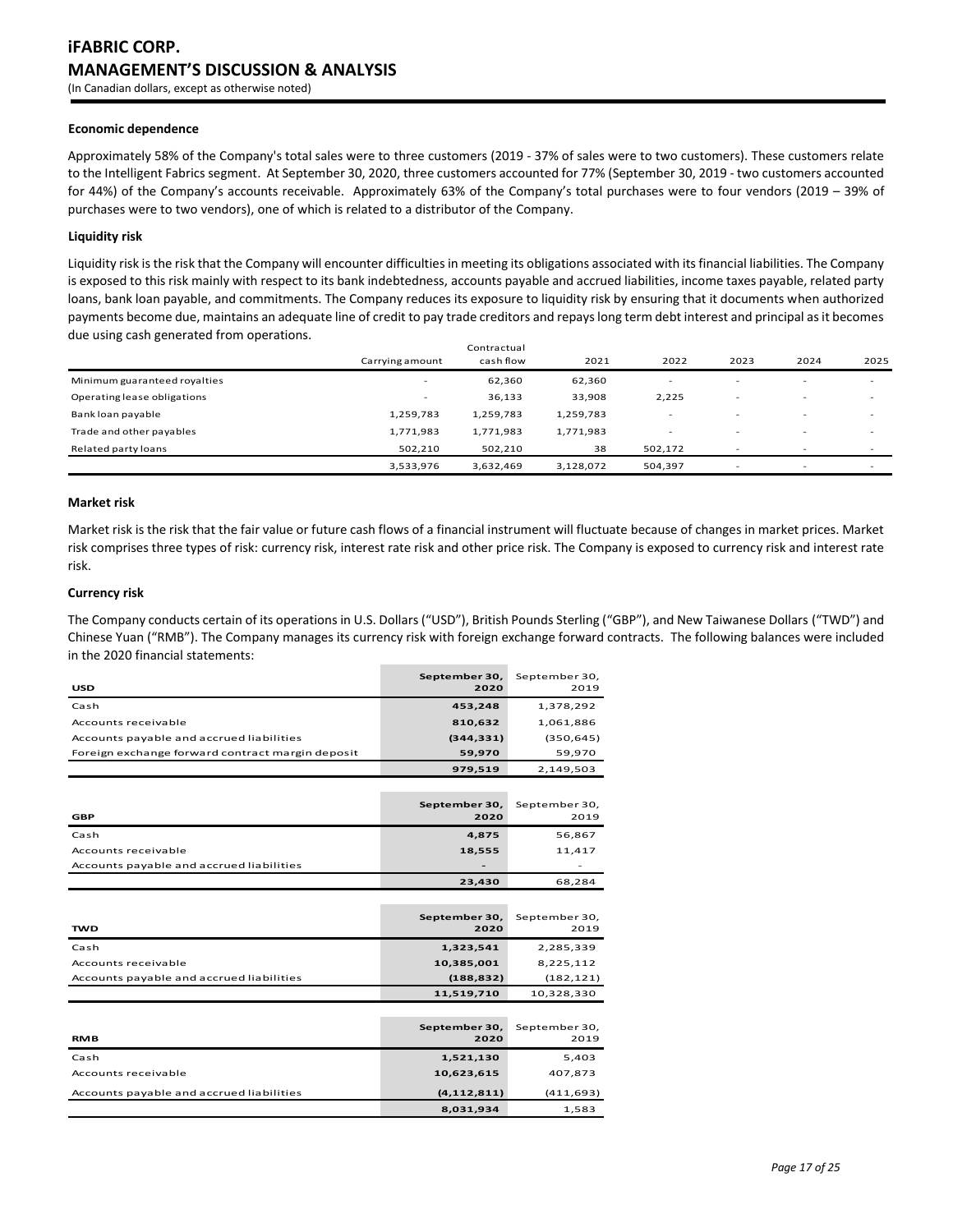The Company has performed a sensitivity analysis on its foreign currency denominated financial instruments. The effect of a 5% strengthening (weakening) of the USD against the Canadian Dollar as at September 30, 2020, in relation to the net amount of USD-denominated currency balances, would have resulted in an increase (decrease) of approximately \$48,000 in net earnings (loss) for 2020, all other variables held constant. The effect of a 5% strengthening (weakening) of the GBP against the Canadian Dollar as at September 30, 2020, in relation to the net amount of GBP-denominated currency balances, would have resulted in an increase (decrease) of approximately \$1,500 in net earnings (loss) for 2020, all other variables held constant. The effect of a 5% strengthening (weakening) of the TWD against the Canadian Dollar as at September 30, 2020, in relation to the net amount of TWD-denominated currency balances, would have resulted in an increase (decrease) of approximately \$20,000 in net earnings (loss) for 2020, all other variables held constant. The effect of a 5% strengthening (weakening) of the RMB against the Canadian Dollar as at September 30, 2020, in relation to the net amount of RMB-denominated currency balances, would have resulted in an increase (decrease) of approximately \$58,000 to the net earnings (loss) for 2020, all other variables held constant.

## **Interest rate risk**

Interest rate risk is the risk that the fair value or future cash flows of a financial instrument will fluctuate due to changes in market interest rates. The Company is exposed to interest rate risk on its secured bank loan and its bank operating line, which bear interest at floating rates, since changes in market rates can cause fluctuations in cash flows.

The Company has performed a sensitivity analysis on its interest rate risk. The effect of a 1% decrease (increase) in the average interest rate paid during the year would have resulted in an increase (decrease) of approximately \$9,000 in net earnings (loss) for 2020, all other variables held constant.

#### Business Operation Risks

#### **Competition**

The Company faces significant competition in both the Intimate Apparel and Intelligent Fabrics Divisions. In the Intimate Apparel Division, the Company is in direct competition with companies that design, manufacture, or distribute intimate apparel and accessories.

In the Intelligent Fabrics Division, the Company competes with other companies that manufacture or distribute sprays, topical liquids, creams, medications, or chemicals that:

- repel insects when applied to skin or textiles;
- kill bacteria or viruses when applied to textiles;
- assist with the healing of skin and the control of skin irritations when applied to textiles;
- repel or wick moisture on textiles;
- provide ultraviolet light protection on textiles; and
- provide temperature control on textiles.

The markets in which the Company operates are highly competitive. Competition may result in pricing pressures, reduced profit margins or lost market share or a failure to grow the Company's market share, any of which could substantially harm its business and results of operations. The Company competes directly against wholesalers and direct retailers of apparel, including large, diversified apparel companies with substantial market share and established companies expanding their production and marketing of apparel, as well as against large retailers. The Company also faces competition from wholesalers and direct retailers of traditional commodity apparel. Many of the Company's competitors are large companies with strong worldwide brand recognition. Because of the fragmented nature of the industry, the Company also competes with other apparel sellers. Many of the Company's competitors have significant competitive advantages, including longer operating histories, larger and broader customer bases, more established relationships with a broader set of suppliers, greater brand recognition and greater financial, research and development, store development, marketing, distribution and other resources than the Company does.

The Company's competitors may be able to achieve and maintain brand awareness and market share more quickly and effectively than the Company can. The Company's competitors may also be able to increase sales in their new and existing markets faster than it does by emphasizing different distribution channels than it does.

#### **Economic Conditions and Consumer Spending**

In the Intimate Apparel Division, the Company's customer base consists of national and international retailers, independent stores, and boutiques. The success of this Division is dependent on customers perpetually replenishing their distribution channels with the Company's yearround merchandise, as well as ongoing commitments and purchase orders for seasonal fashion goods. The Company's ability to achieve the expected volume and price points of sales indirectly depends on the retailer's continuous ability to sell the Company's merchandise to their end use consumers. The retail apparel industry is highly sensitive to adverse economic factors, such as consumer debt levels, interest rates, and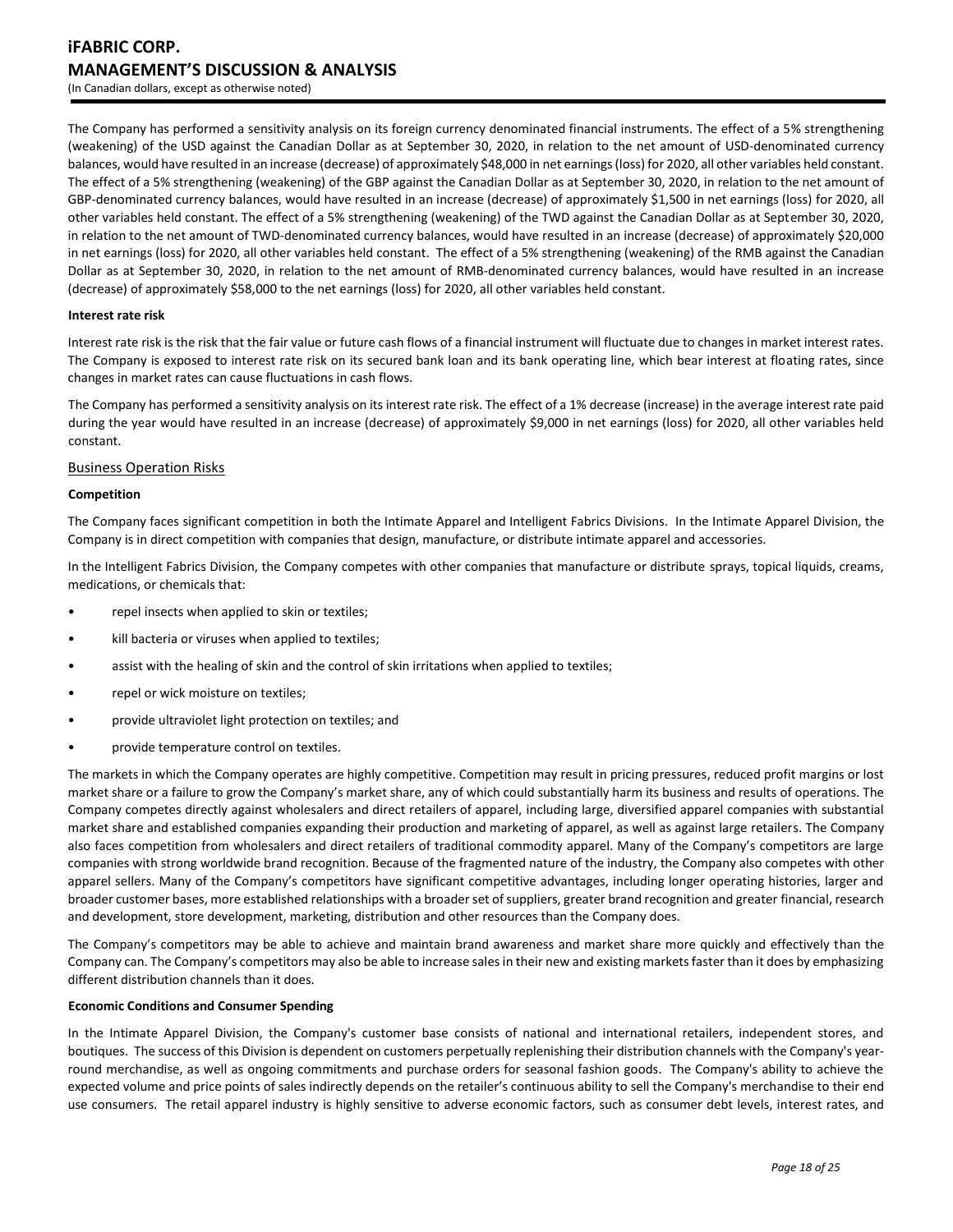unemployment rates. Any adverse effects of economic conditions on the retail industry can have a negative impact on the level of sales and gross margins that the Company expects to achieve.

Within its Intelligent Fabrics Division, the Company's primary customer base are mills and manufacturing centers that produce textiles which integrate the Company's chemical technologies. The demand for such technologies can be negatively impacted if retailers and distributors of textiles experience adverse consumer spending patterns due to weak economic conditions. This indirectly affects the Company's ability to execute sales volumes and price levels that are anticipated by management.

#### **Licensing Arrangements**

The Company is reliant on a number of key licensing and distribution agreements and its future performance could be materially affected by a termination of one or more of such agreements. Termination could arise as a result of any of the following, among others:

- Failure to pay royalties or advertising contributions;
- Failure to meet minimum purchase obligations;
- Failure to achieve minimum sales targets;
- The breach of a material covenant;
- Failure to ship licensed products to authorized customers;
- Failure to give notice of intention to renew within the stipulated time period

#### **Key Personnel**

The senior officers of the Company are critical to its success. In the event of the departure of a senior officer, the Company believes that it will be successful in attracting and retaining qualified successors but there can be no assurance of such success. Recruiting qualified personnel as the Company grows is critical to its success. As the Company's business activities grow, it will require additional key financial, administrative and technical personnel as well as additional operations staff. If the Company is not successful in attracting and training qualified personnel, the efficiency of its operations could be affected, which could have an adverse impact on the Company's future cash flows, earnings, results of operations and financial condition.

### **Technological Advancements**

With regard to the Company's Intelligent Fabrics Division, the chemical industry is subject to significant technological advancements, changing industry standards, market trends, customer preferences and competitive pressures which can, among other things, necessitate revisions in pricing strategies, price reductions and reduced profit margins. The success of the Company will depend on its ability to secure technological superiority in its products and maintain such superiority in the face of new technologies. No assurance can be given that further modification of product offerings of the Company will not be required in order to meet demands or to remain competitive.

### **Intellectual Property**

The success of the Company will depend, in part, on its ability to maintain proprietary protection over its intellectual property and operate without infringing the proprietary rights of third parties. Despite precautions, it may be possible for a third party to copy or otherwise obtain and use the Company's technologies without authorization. There can be no assurance that any steps taken by the Company will prevent misappropriation of its intellectual property. In addition, intellectual property protection may be unavailable or limited in some foreign countries where laws or law enforcement practices may not protect the Company's intellectual property rights as fully as in the United States or Canada, and it may be more difficult for the Company to successfully register its intellectual property rights or challenge the use of those rights by other parties in these countries. If the Company fails to protect and maintain its intellectual property rights, the value of its brands could be diminished and the Company's competitive position may suffer.

In the event that any of the Company's intellectual property is successfully challenged, the Company could be forced to rebrand or re-engineer its products, which could result in loss of brand recognition and could require the Company to devote resources to advertising and marketing new brands and or product development and the Company's competitive position may suffer, which could have a material adverse effect on its financial condition.

Litigation may be necessary to protect and enforce the Company's intellectual property rights, or to defend against claims brought by third parties. Although the Company is not aware of any current claims, the Company's products may, or may be in the future, be claimed to violate intellectual property rights of third parties.

Although the Company cannot currently estimate the likely outcome of any intellectual property-related claims or lawsuits, any such litigation or claims brought by or against the Company could result in substantial costs and diversion of resources, which could have an adverse effect on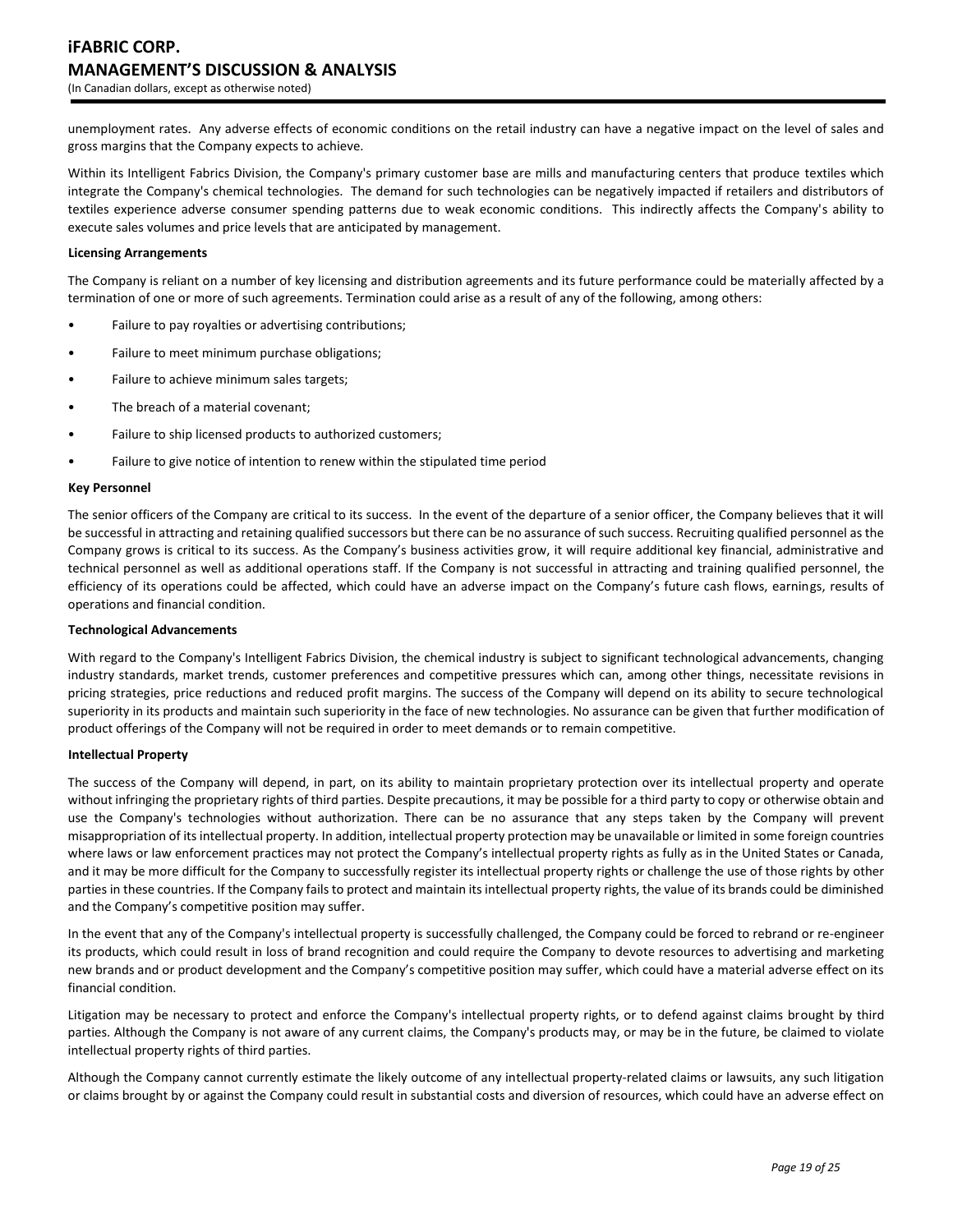the Company's business, financial condition and results of operations. If disputes arise in the future, the Company may not be able to successfully resolve these types of conflicts to its satisfaction.

#### **Government Regulation, Regulatory Approvals and Compliance with Laws**

Future changes in government regulation could adversely affect the industries in jurisdictions in which the Company operates or intends to operate.

With regard to its Intelligent Fabrics Division's technologies, the Company is dependent on regulatory approvals or registrations and the legal systems in the markets in which it operates, such as the U.S. Environmental Protection Agency ("EPA") and Health Canada. The Company currently has a number EPA registrations and is in process of securing additional approvals from both the EPA and Health Canada. There is no certainty that such approvals will be granted and regulators could, even after granting such approvals, be stringent on non-compliance with regulatory requirements or change such requirements, which could have a material adverse effect on the Company's business and result in adverse publicity.

The Company is subject to customs, tax, labour and employment, human rights, health and safety, cyber and data security, privacy, environmental, advertising, competition, product safety and other laws. Although the Company has taken measures designed to ensure compliance with governing statutes, laws, regulations and regulatory policies in the jurisdictions in which it conducts business, there is no assurance that it will be in compliance at all times. If management, employees, contractors, suppliers, manufacturers or others fail to comply with any of these laws or regulations for any reason, the Company could become subject to enforcement actions or the imposition of significant penalties or claims, or suffer reputational harm, any of which could adversely affect the Company's business. Additionally, although the Company undertakes to monitor applicable laws, it is possible changes may be implemented or new laws or regulations may be introduced without management's knowledge, creating a greater risk of non-compliance. The adoption of new laws or regulations or requirements for public companies or changes in the interpretation of existing laws or regulations may result in increased compliance costs and could make the ordinary conduct of the Company's business more expensive or require it to change the way it does business. It is difficult for the Company to plan and prepare for potential changes to applicable laws, and future actions or expenses related to any such changes could be material to it.

#### **Litigation Risk**

The Company faces the risk of litigation and other claims against it. Litigation and other claims may arise in the ordinary course of business and include employee and client claims, commercial disputes, landlord-tenant disputes, intellectual property issues, product-oriented allegations and personal injury claims. These claims can raise complex factual and legal issues that are subject to risks and uncertainties and could require significant management time. As the Company sells products that are produced by third-party manufacturers, these products may expose the Company to various claims, including class action claims relating to merchandise that is subject to a product recall or liability claim. Litigation and other claims against the Company could result in unexpected expenses and liabilities, which could materially adversely affect the Company's operations and reputation.

#### **Insurance Related Risks**

The Company believes that it maintains insurance customary for businesses of its size and type, including liability insurance, property and business interruption insurance and directors' and officers' insurance, with deductibles, limits of liability and similar provisions. However, there is no guarantee that such insurance coverage will be sufficient, or that insurance proceeds will be paid to the Company on a timely basis. In addition, there are types of losses the Company may incur but against which it cannot be insured or which it believes are not economically reasonable to insure. If the Company incurs these losses and they are material, its business, financial condition and results of operations may be adversely affected. Also, certain material events may result in sizable losses for the insurance industry and materially adversely impact the availability of adequate insurance coverage or result in significant premium increases. Accordingly, the Company may elect to self-insure, accept higher deductibles or reduce the amount of coverage in response to such market changes.

#### **Customer Adoption**

The Company's revenues in its Intelligent Fabrics Division are highly dependent on the willingness of consumers to purchase products based upon their awareness of the benefits that such products provide. Different markets will require differing marketing strategies and the adoption of the Company's products may be slower than anticipated.

#### **Anticipating Consumer Preferences and Developing New, Innovative and Updated Products**

The Company's success depends on its ability to identify and originate product trends as well as to anticipate and react to changing consumer demands in a timely manner. Many of the Company's products are subject to changing consumer preferences that cannot be predicted with certainty. If the Company is unable to introduce new products or novel technologies in a timely manner or its new products or technologies are not accepted by its customers, the Company's competitors may introduce similar products in a more timely fashion, which could have an adverse effect on the Company's performance. Failure to anticipate and respond in a timely manner to changing consumer preferences could lead to, among other things, lower sales, excess inventory levels, and deterioration of operating results. Even if the Company is successful in anticipating consumer preferences, its ability to adequately react to and address those preferences will in part depend upon the Company's continued ability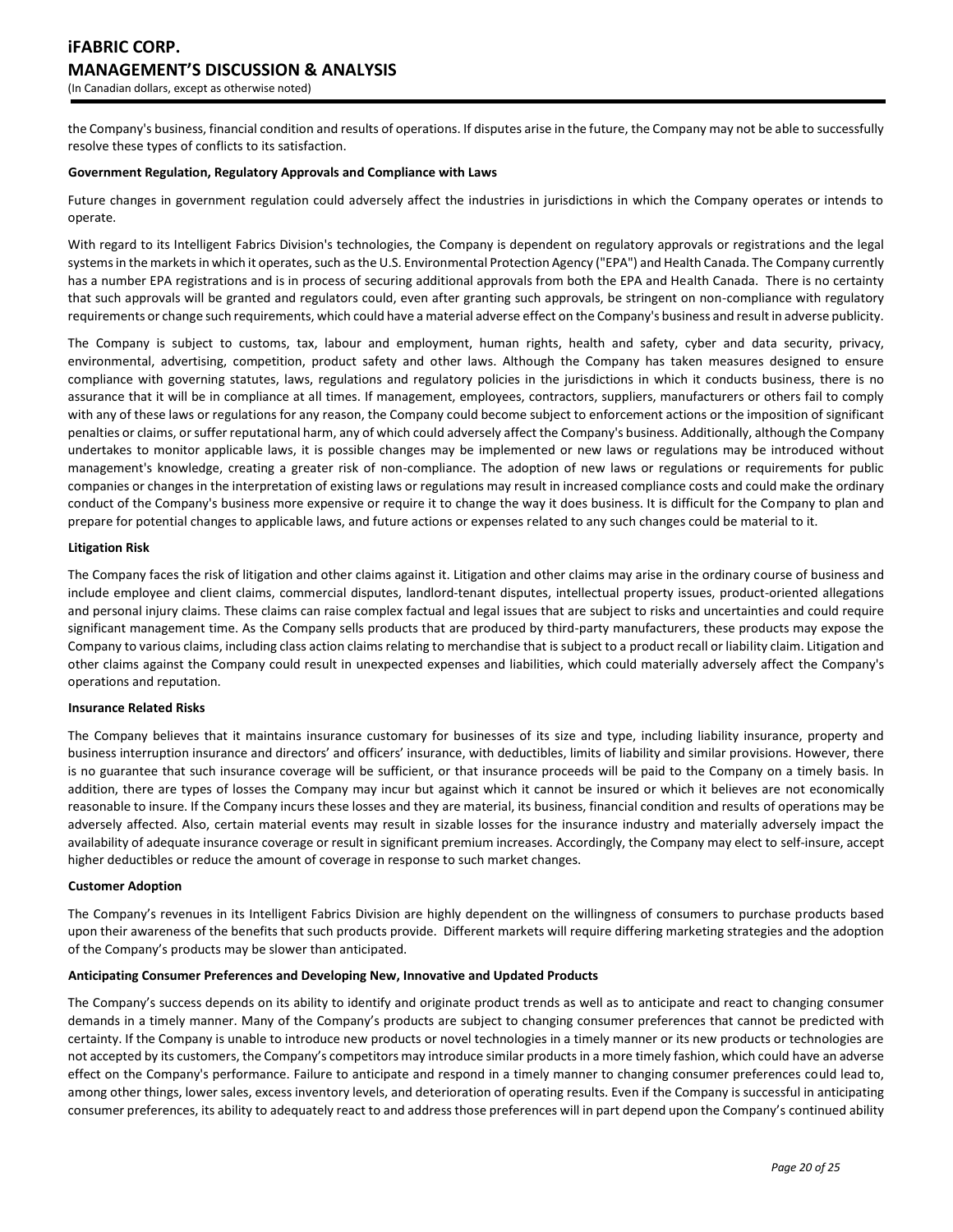to develop and introduce innovative, high-quality products. The Company's failure to effectively introduce new products that are accepted by consumers could result in a decrease in net revenue and excess inventory levels, which could have a material adverse effect on the Company's financial condition.

## **Reliance on Third Parties**

The Company does not manufacture its products or the raw materials for them and relies instead on third-party suppliers. The Company has no long-term contracts with its suppliers or manufacturing sources, and it competes with other companies for fabrics, raw materials, production and import quota capacity.

The Company has occasionally received, and may in the future continue to receive, shipments of products that fail to comply with its technical specifications or that fail to conform to its quality control standards. The Company has also received, and may in the future continue to receive, products that meet its technical specifications but that are nonetheless unacceptable to the Company. Under these circumstances, unless the Company is able to obtain replacement products in a timely manner, it risks the loss of net revenue resulting from the inability to sell those products and related increased administrative and shipping costs. Additionally, if defects in the manufacture of the Company's products are not discovered until after such products are purchased by its customers, the Company's customers could lose confidence in the technical attributes of its products and its results of operations could suffer and its business could be harmed.

The Company may in the future experience a significant disruption in the supply of fabrics or raw materials from current sources and it may be unable to locate alternative materials suppliers of comparable quality at an acceptable price, or at all. In addition, if the Company experiences significant increased demand, or if the Company needs to replace an existing supplier or manufacturer, it may be unable to locate additional supplies of fabrics or raw materials or additional manufacturing capacity on terms that are acceptable to the Company, or at all, or the Company may be unable to locate any supplier or manufacturer with sufficient capacity to meet its requirements or to fill its orders in a timely manner. Identifying a suitable supplier is an involved process that requires the Company to become satisfied with its quality control, responsiveness and service, financial stability and labor and other ethical practices. Even if the Company is able to expand existing or find new manufacturing or raw material sources, it may encounter delays in production and added costs as a result of the time it takes to train its suppliers and manufacturers in its methods, products and quality control standards. Delays related to supplier changes could also arise due to an increase in shipping times if new suppliers are located farther away from the Company's markets or from other participants in its supply chain. Any delays, interruption or increased costs in the supply of fabric or manufacture of the Company's products could have an adverse effect on its ability to meet customer demand for its products and could result in lower net revenue and income from operations both in the short and long term.

The Company has entered into an agreement to outsource some of its warehouse and fulfillment functions to third party providers where its inventory is held at sites managed by an independent contractor who will then perform most of its warehousing, packaging and fulfillment services. The Company depends on independent contractor fulfillers to properly fulfill customer orders in a timely manner and to properly protect its inventories. The contractor's failure to ship products to customers in a timely manner, to meet the required quality standards, to correctly fulfill orders, to maintain appropriate levels of inventory, or to provide adequate security measures and protections against excess shrinkage could cause the Company to miss delivery date requirements of its customers or incur increased expense to replace or replenish lost or damaged inventory or inventory shortfall. The failure to make timely and proper deliveries may cause the Company's customers to cancel orders, refuse to accept deliveries, impose non-compliance charges through invoice deductions or other charge-backs, demand reduced prices or reduce future orders, any of which could harm its sales, reputation and overall profitability. The Company's excess inventory held at these facilities may be damaged due to the length of time that they are at the facility, which may not be covered by the contractor or its insurance.

### **Imposition of Trade Restrictions or Duties**

The Company's ability to source its merchandise profitably or at all could be hurt if new trade restrictions are imposed or existing trade restrictions become more burdensome. Canada and the countries in which the Company's products are produced or sold internationally have imposed and may impose additional quotas, duties, tariffs, or other restrictions or regulations, or may adversely adjust prevailing quota, duty or tariff levels. Countries impose, modify and remove tariffs and other trade restrictions in response to a diverse array of factors, including global and national economic and political conditions, which make it impossible for the Company to predict future developments regarding tariffs and other trade restrictions. Trade restrictions, including tariffs, quotas, embargoes, safeguards and customs restrictions, could increase the cost or reduce the supply of products available to the Company or may require the Company to modify its supply chain organization or other current business practices, any of which could harm its business, financial condition and results of operations.

### **Information Technology Systems**

The Company's business is dependent on the successful and uninterrupted functioning of its information technology systems setup by third‐ party providers, as it outsources many of its major systems. The Company relies on the controls of these providers in lieu of controls setup by the Company. The failure of these systems, or the termination of a third‐party software license or service agreement on which any of these systems is based, could interrupt the Company's operations. Because the Company's information technology and telecommunications systems interface with and depend on third‐party systems, the Company could experience service denials if demand for such services exceeds capacity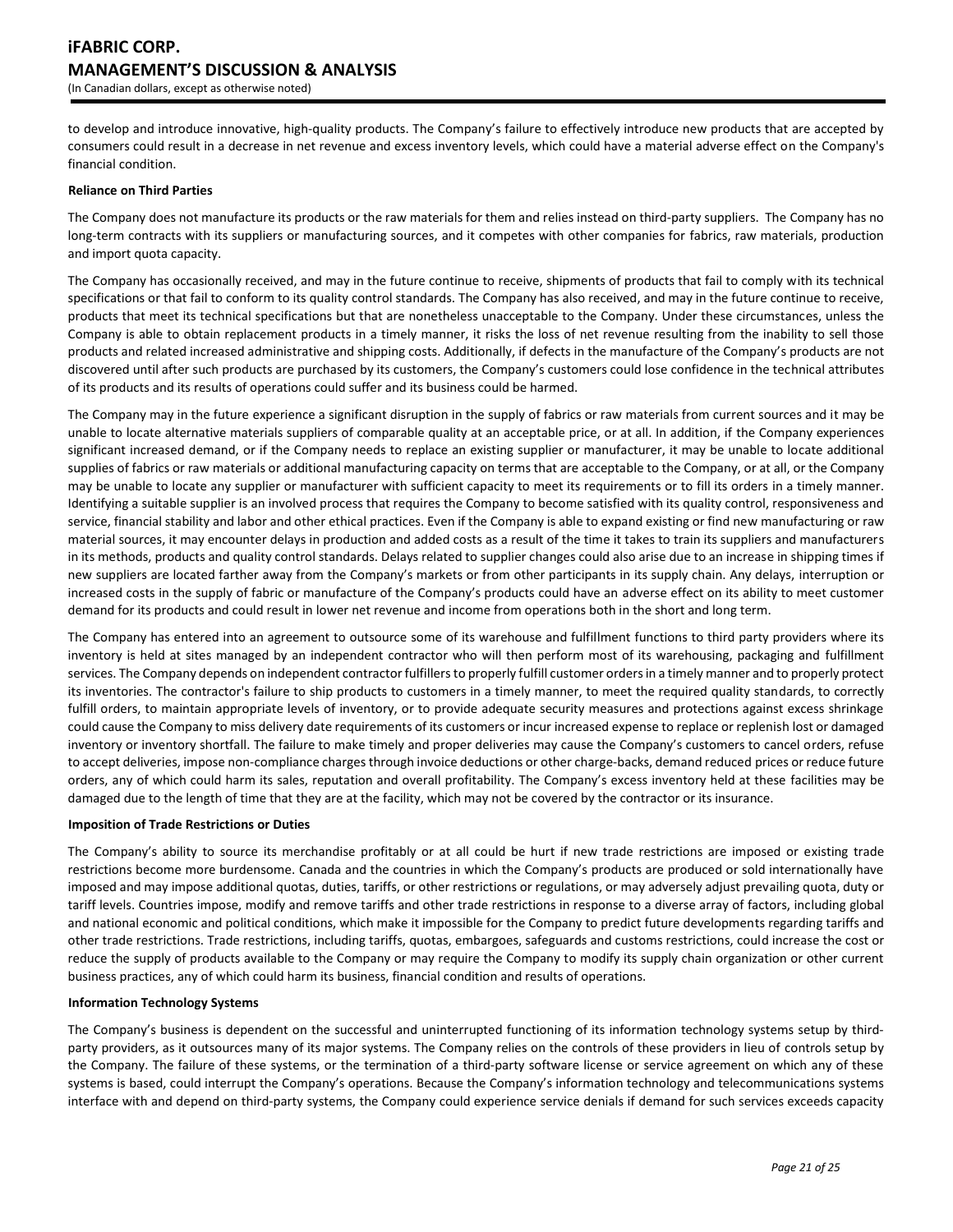or such third‐party systems fail or experience interruptions.

## **Dividend Policy**

The Company does not currently anticipate paying cash dividends in the foreseeable future. The payment of dividends on common shares will depend on earnings, financial condition and other business and economic factors affecting it at such time as the board of directors may consider relevant. The Company's current intention is to apply net earnings, if any, in the foreseeable future to increasing its capital base and development and marketing efforts. There can be no assurance that the Company will ever have sufficient earnings to declare and pay dividends to the holders of common shares, and in any event, a decision to declare and pay dividends is at the sole discretion of the Company's board of directors. If the Company does not pay dividends, its common shares may be less valuable because a return on an investor's investment will only occur if its stock price appreciates.

## **Centralized Management**

Many of the Company's business functions are centralized at its head office location. Disruptions to the operations at that location could have an adverse effect on the Company's business. The Company's head office is located in Markham, Ontario. The Company has centralized a large number of business functions at this location, including product design, client support, marketing and research and development. Most of the Company's senior management and critical resources dedicated to product development, merchandizing, financial and administrative functions, are located at the head office. If the Company were required to shut down the support office location for any reason, including fire, natural disasters, global hostilities, global health crises, disease outbreaks (including COVID-19) or civil disruptions, its management and its operations staff would need to find an alternative location, causing significant disruption and expense to the Company's business and operations.

### **Geo-Political Events, Natural Disasters, Extreme Weather etc.**

Unstable political conditions or civil unrest, including terrorist activities, military and domestic disturbances and conflicts, engineering hazards, human made fire, and mass power outages may disrupt commerce, the Company's supply chain operations, international trade or result in political or economic instability and could have a material adverse effect on its business and results of operations, The mentioned conditions, hazards, or events could result in a reduction in the trading price of the common shares.

The Company's offices, warehouses, distribution centers and digital operations, as well as the operations of the Company's vendors and manufacturers, are vulnerable to disruption from natural disasters, extreme and/or unusual weather, wildfires, global health crises, disease outbreaks (including COVID-19), and other unexpected events. These events could cause, and in the case of COVID-19, have already caused and are expected to continue to cause for the foreseeable future, disruptions in the operations of the Company's corporate offices and supply chain and those of the Company's vendors and manufacturers.

These events could reduce the availability and quality of raw materials used to manufacture the Company's products which could result in delays in responding to consumer demand resulting in the potential loss of customers and revenues or the Company may incur increased costs to meet demand and may not be able to pass all or a portion of higher costs on to customers, which could adversely affect gross margin and results of operations.

### **Counterparty Risk**

The Company is party to contracts, transactions and business relationships with various third parties, pursuant to which such third parties have performance, payment and other obligations to the Company. If any of these third parties were to become subject to bankruptcy, receivership or similar proceedings, the Company's rights and benefits in relation to the contracts, transactions and business relationships with such third parties could be terminated, modified in a manner adverse to the Company, or otherwise impaired. The Company cannot make any assurances that it would be able to arrange for alternate or replacement contracts, transactions or business relationships on terms as favorable as its existing contracts, transactions or business relationships, if at all. Any inability on the Company's part to do so could have a material adverse effect on its business and results of operations.

### **Trading Price Volatility**

The market price of the common shares could be subject to significant fluctuations which could materially reduce the market price of the common shares regardless of the Company's operating performance. In addition to the other risk factors described in this section of this Annual Information Form, such factors include actual or anticipated changes or fluctuations in operating results, adverse market reaction to any indebtedness the Company may incur or securities it may issue in the future, litigation or regulatory action, significant acquisitions, business combinations or other strategic actions or capital commitments by or involving the Company or its competitors, recruitment or departure of key personnel and investors' general perception and reactions to the Company's public disclosure and filings.

In addition, broad market and industry factors may harm the market price of the common shares. As a result, the market price of the common shares may fluctuate based upon factors external to the Company and that may have little or nothing to do with the Company, including expectations of market analysts, positive or negative recommendations or withdrawal of research coverage by analysts, publication of research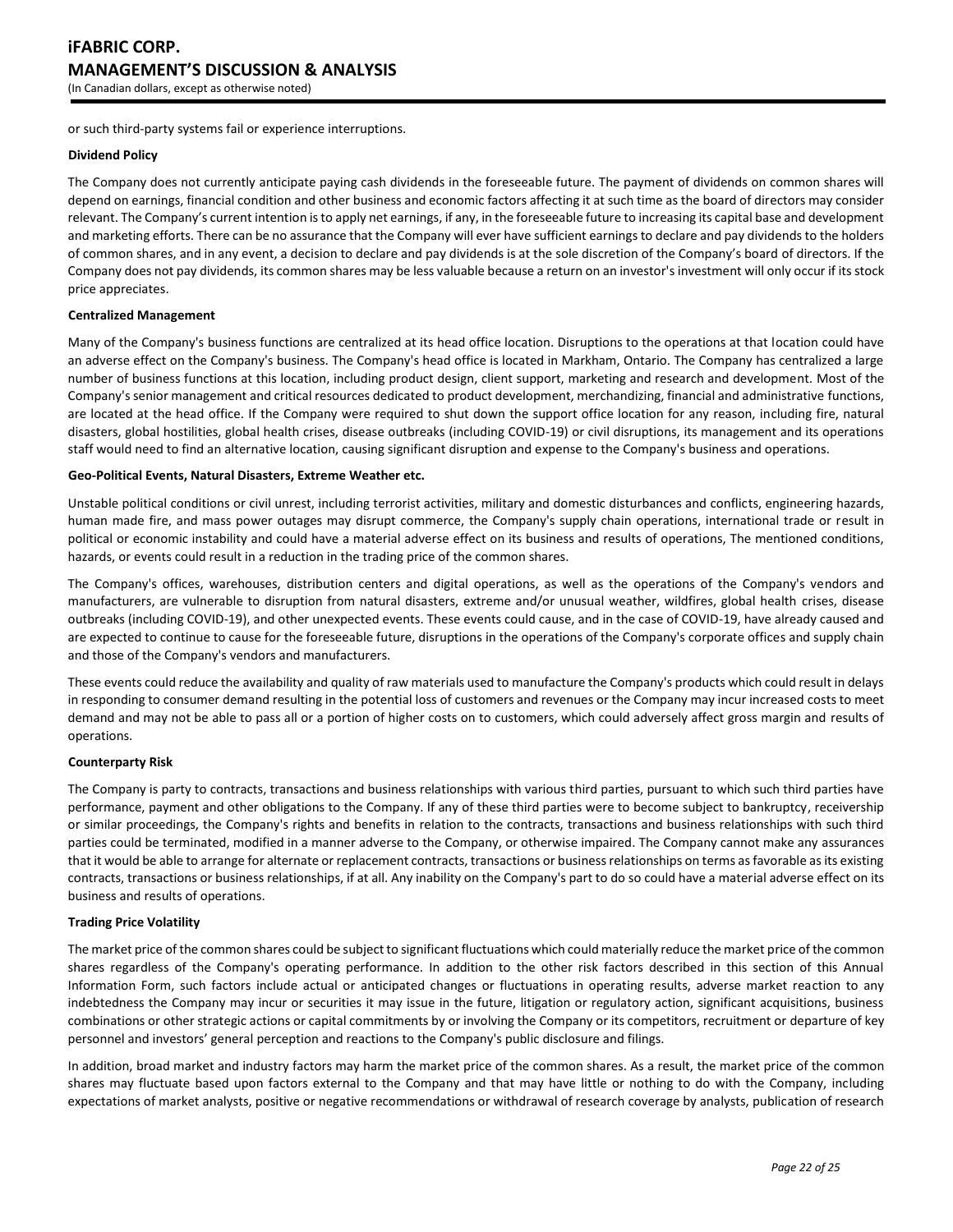reports or news stories about the Company, competitors or the industry and changes in general political, economic, industry and market conditions and trends.

#### **Concentrated Share Ownership**

The President and Chief Executive Officer of the Company owns approximately 72% of the outstanding common shares. This concentrated ownership results in various impediments on the ability or desire of a third party to acquire control of the Company. This may discourage, delay or prevent a change of control of the Company or an acquisition of the Company at a price that shareholders may find attractive. The existence of the concentrated ownership may also discourage proxy contests and make it difficult or impossible for the Company's holders of common shares to elect directors and take other corporate actions without the approval of the President and Chief Executive Officer. Such concentration of ownership may also have a negative impact on the trading price of the common shares.

### **CRITICAL ACCOUNTING POLICIES AND ESTIMATES**

The preparation of these financial statements requires management to select appropriate accounting policies and to make judgments, estimates and assumptions that affect the reported amounts of assets, liabilities, revenues, expenses and the disclosure of contingent assets and liabilities at the end of the reporting period. The estimates and related assumptions are based on previous experience and other factors considered reasonable under the circumstances, the results of which form the basis of making assumptions about carrying values of assets and liabilities that are not readily apparent from other sources.

The estimates and underlying assumptions are reviewed on an ongoing basis. Revisions to accounting estimates are recognized in the period in which the estimate is revised if the revision affects only that period or in the period of revision and future periods if the revision affects both current and future periods.

Significant assumptions about the future that management has made and that could result in a material adjustment to the carrying amounts of assets and liabilities, in the event that actual results differ from assumptions made, relate to, but are not limited to, the following:

#### **Revenue recognition**

Revenue recognized from contracts with variable consideration is based on estimates and judgments on achieving future milestones and project unit sales.

#### **Valuation of inventories**

Provisions for non-saleable inventories are prepared by management based on their knowledge of sales history.

#### **Valuation of receivables**

Provisions for expected credit losses are prepared by management based on historical rates of impairment.

#### **Recoverability of deferred development costs**

Management deems all such costs as recoverable based on the expectation of realizing future economic benefits through the profitable commercialization of the relevant products under development.

#### **Benefits of deferred income tax assets**

The recognition of deferred income tax assets is based on the Company's judgment. The assessment of the probability of future taxable income in which the deferred income tax assets can be utilized is based on management's best estimate of future taxable income that the Company expects to achieve based on its internal projections. The estimate is adjusted for significant non-taxable income and expenses and for specific limits to the use of any unused tax loss or credit. Deferred income tax assets are recognized to the extent it is probable that estimated taxable profit will be available against which the deductible temporary differences and the carry forward of unused tax losses can be utilized.

#### **Estimated useful life of property, plant and equipment**

Management makes this estimate based on past experience with similar assets and future business plans.

#### **Share-based payment transactions**

The Company measures the cost of equity-settled transactions by reference to the fair value of the equity instruments at the date at which they are granted. Estimating fair value for share-based payment transactions requires determining the most appropriate valuation model, which is dependent on the terms and conditions of the grant. This estimate also requires determining and making assumptions about the most appropriate inputs to the valuation model including the expected life, volatility, dividend yield of the share option and forfeiture rate.

Actual results could differ from these estimates and may require a material adjustment to the carrying amount of affected assets and liabilities, or on the reported results of revenues, expenses, gains or losses.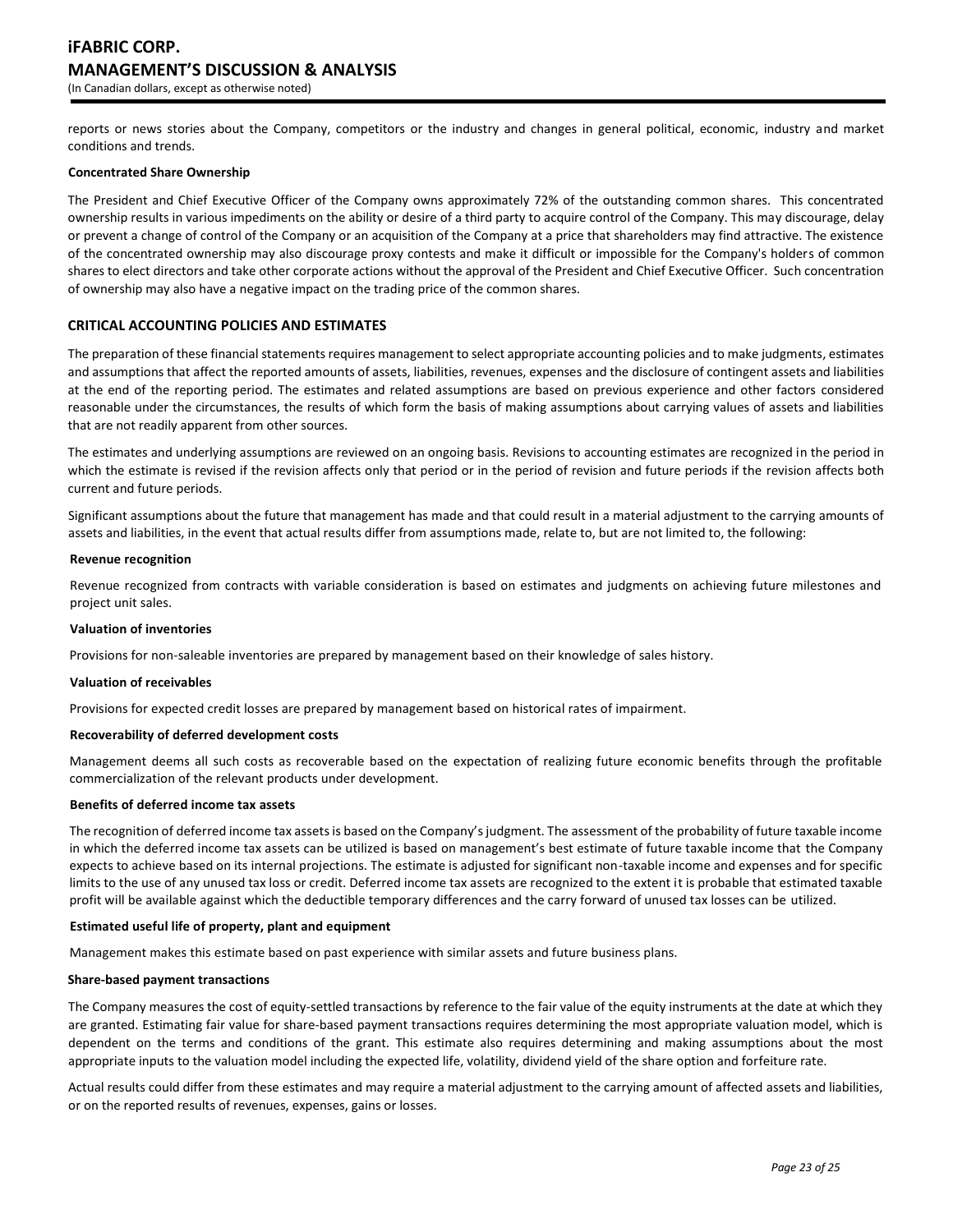# **ACCOUNTING POLICY DEVELOPMENTS**

## **(a) Adoption of new or amended accounting standards**

#### **IFRS 16 – Leases**

Effective October 1, 2019 the Company adopted IFRS 16, 'Leases', issued in January 2016, which replaces IAS 17 'Leases'. The standard introduces a single lessee accounting model and requires a lessee to recognize assets and liabilities for all leases with a term of more than 12 months, unless the underlying asset is of low value. A lessee is required to recognize a right-of-use asset representing its right to use the underlying asset and a lease liability representing its obligation to make lease payments. Lessors continue to classify leases as finance and operating leases. Other areas of the lease accounting model have been impacted, including the definition of a lease.

The Company has adopted IFRS 16 using a modified retrospective approach. Upon initial application, right-of-use assets and lease liabilities were recorded, with no impact to the opening retained earnings of comparative periods. The following table summarizes the impact on the consolidated statement of financial position:

|                              | Balance at<br>September 30, 2019 | IFRS 16 Initial<br>Applicaton | Balance at<br>October 1, 2019 |
|------------------------------|----------------------------------|-------------------------------|-------------------------------|
| <b>ASSETS</b>                |                                  |                               |                               |
| Right-of-use assets          | ۰                                | 95,372                        | 95,372                        |
| Prepaid expense and deposits | 256,976                          | (9,900)                       | 247,076                       |
| <b>LIABILITIES</b>           |                                  |                               |                               |
| Lease liability              | ۰                                | 85,472                        | 85,472                        |

In applying IFRS 16 for adoption, the Company has used the following practical expedients permitted by the Standard:

i. Leases with a remaining term twelve months or less from the date of application have been accounted for as short-term leases;

ii. Exclusion of initial direct costs for the measurement of the right-of-use asset at the date of initial applications;

iii. Leases with low value have been excluded

When measuring lease liabilities, the Company discounted lease payments using the implicit lease rates where indicated, or the weighted average incremental borrowing rate of 3.95% if not indicated in the lease terms.

The following table reconciles the Company's operating lease commitments at September 30, 2019, as previously disclosed in the Company's consolidated financial statements, to the lease liabilities recognized on initial application of IFRS 16 at October 1, 2019.

| Operating lease commitments at September 30, 2019 | 119,450   |
|---------------------------------------------------|-----------|
| Discounted using incremental borrowing rates      | (10, 891) |
| Recognition exemption for short-term leases       | (23,087)  |
| Lease liabilities recognized at October 1, 2019   | 85.472    |

The Company has revised the description of its accounting policy for the Company as a lessee to reflect the new standard as follows:

At the commencement date of the lease, the Company recognizes a lease liability comprising of fixed payments less incentive receivables, variable payments, residual value guarantees, exercise price of purchase options and termination penalties, which is discounted at the implicit lease rate or, if the rate cannot be determined, the Company's incremental borrowing rate. At the same time, the right-of-use asset is measured initially at cost, and subsequently at cost less any accumulated depreciation and impairment losses. The initial cost recognized includes the amount of lease liability, initial direct costs, costs of removal and restoring, payments made prior to commencement less any incentives received, is recognized. Subsequently, the lease liability is reduced by lease payments less finance charges, which are expensed as part of financing cost while the right-of-use asset is depreciated over the shorter of the useful life of the asset and the lease term.

The Company has elected to account for all short-term leases and all leases for which the underlying asset is of low value as expenses on either a straight-line basis over the lease term or another systematic basis, and thus not recognize a lease liability and a right-of-use asset at the date of initial application. Short-term leases are leases with a lease term of 12 months or less.